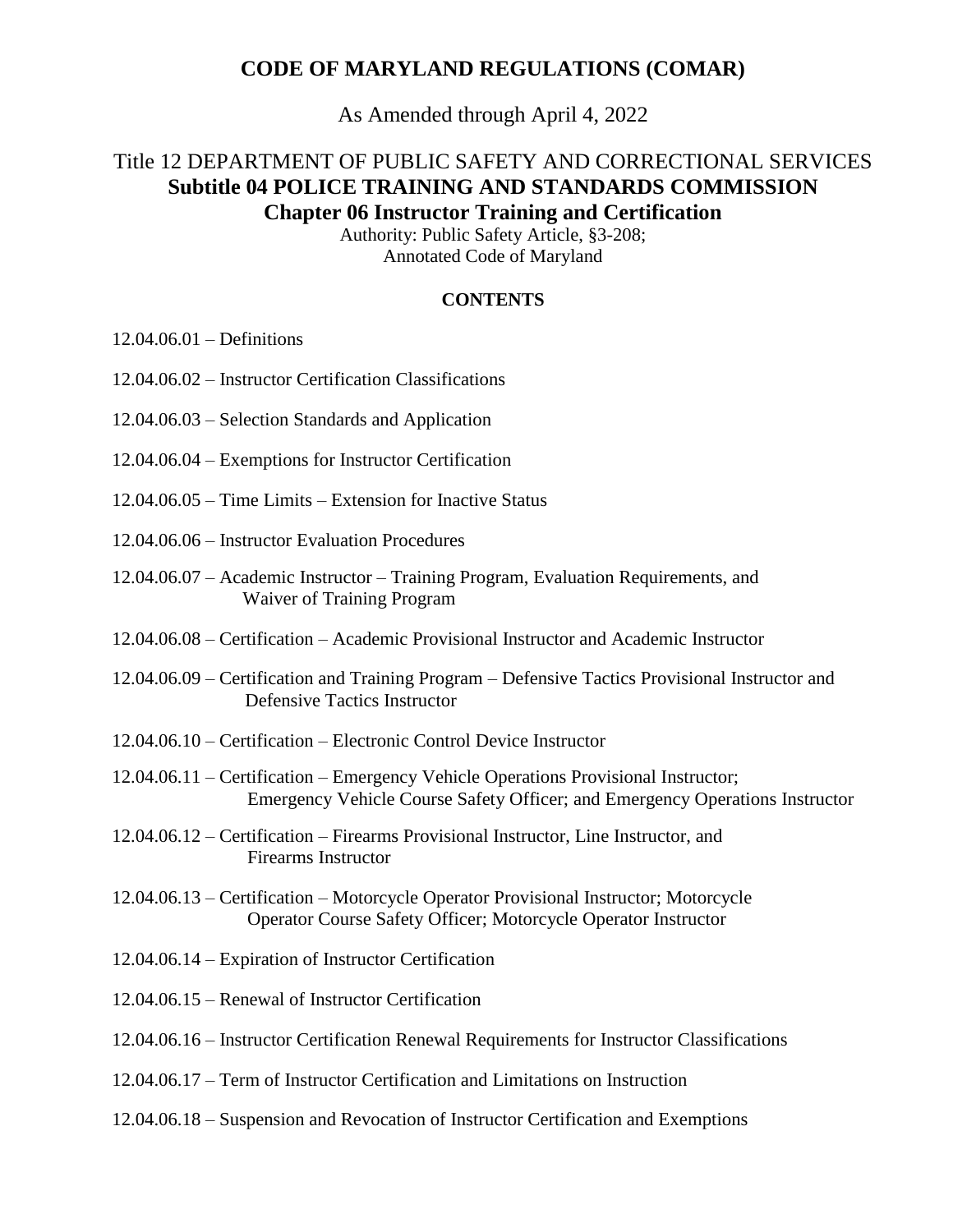#### **12.04.06.01 .01 Definitions.**

A. In this chapter, the following terms have the meanings indicated.

B. Terms Defined.

(1) "Commission" means the Maryland Police Training and Standards Commission or a representative authorized to act on behalf of the Commission.

(2) Course of Fire.

(a) "Course of fire" means a sequence of activities related to the actual discharge of a firearm on a firing line for training or qualification.

(b) "Course of fire" does not include firearm classroom instruction.

(3) "Day fire" has the meaning stated under COMAR 12.04.02.02.

(4) "Deputy Director" means the Deputy Director of the Police and Correctional Training Commissions, or the Deputy Director's designee.

(5) "Firearm" means a pistol, revolver, or long gun.

(6) Firearm Classroom Instruction.

(a) "Firearm classroom instruction" means training conducted in a traditional educational setting such as a room with desks, chairs, books, paper, and other educational tools or equipment.

(b) "Firearm classroom instruction" does not include training conducted on a firing line.

(7) "Firing line" means an area and position from which an individual actually discharges a firearm with live ammunition for firearms training or qualification, or both, as part of a course of fire.

(8) Firearms Training,

(a) "Firearms training" means a demonstration or an exercise, in addition to firearm classroom instruction, that is provided:

(i) By an individual certified under Regulation .12 of this chapter or COMAR 12.10.06 to perform firearm classroom instruction, conduct firearms training or qualification; and

(ii) To enhance understanding, proficiency, marksmanship, and other skills related to proper firearm use and tactics, such as movement, multiple targets, judgmental or decision training, and use of cover and concealment.

(b) "Firearms training" may include drills that involve discharging rounds of ammunition.

(9) "Firearm type" means:

(a) The following handguns:

- (i) Revolver; or
- (ii) Pistol; and
- (b) The following long guns:
- (i) Shotgun; or
- (ii) Long gun other than a shotgun.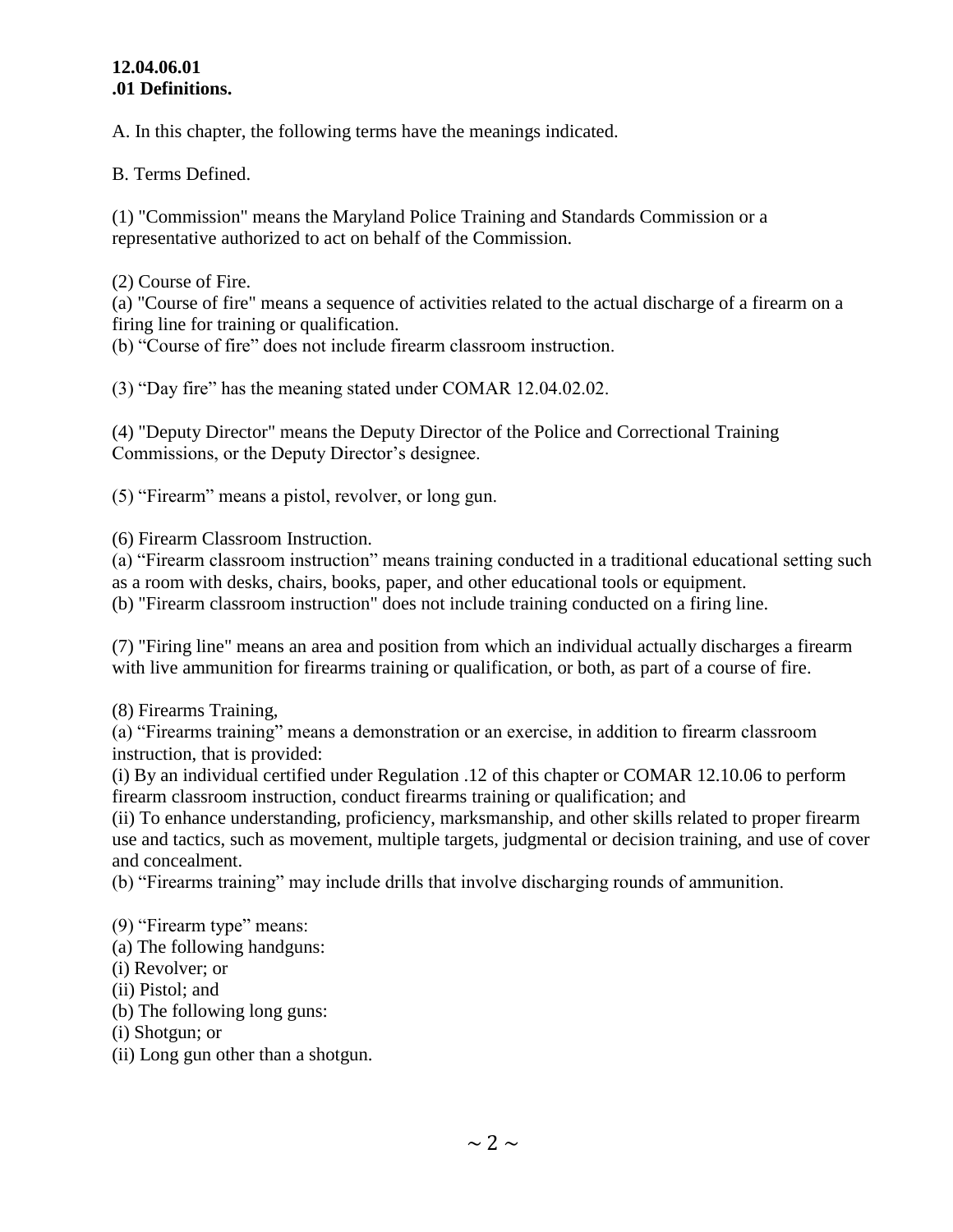(10) Handgun.

(a) "Handgun" has the meaning stated in Public Safety Article, §5-101, Annotated Code of Maryland.

(b) "Handgun" includes a:

(i) Pistol; and

(ii) Revolver.

(11) Inactive Status.

(a) "Inactive status" means a situation in which an individual, who continues to be employed by or under the supervision of a law enforcement agency or academy certified under COMAR 12.04.01.10, is temporarily relieved of duties with the law enforcement agency or academy certified under COMAR 12.04.01.10 for 30 consecutive days or more for:

(i) A medical or administrative reason that prevents the individual from completing Commissionrequired training; or

(ii) The purpose of suspending Commission-required training.

(b) "Inactive status" does not affect an individual's instructor certification or eligibility for provisional certification or certification.

(12) Iron Sight.

(a) "Iron sight" means a system of shaped alignment markers, typically metal or plastic, that is used as a sighting device to assist an individual in aiming a firearm.

(b) "Iron sight" does not mean an optical, computing, red dot, or reflex style sighting device.

(13) "Judgmental or decision training" means instruction and skills development conducted in the classroom, using firearms simulation, or on a firing line, to enable an individual to:

(a) Differentiate between threat levels; and

(b) Respond appropriately to an identified threat.

(14) Law Enforcement Agency.

(a) "Law enforcement agency" has the meaning stated under Public Safety Article, §3-201, Annotated Code of Maryland.

(b) "Law enforcement agency" includes a training or personnel unit authorized to act in training or employment matters.

(15) Motorcycle.

(a) "Motorcycle" has the meaning stated in Transportation Article, §11-136, Annotated Code of Maryland; and

(b) Is designated as an emergency vehicle in accordance with Transportation Article, §11-118(1), Annotated Code of Maryland.

(16) Optical Sighting Device.

(a) "Optical sighting device" means an optic mechanism that assists an individual in sighting a firearm by enhancing or magnifying the image of the target and superimposing a reticle, or an aligned aiming point, over the image.

(b) "Optical sighting device" does not include an iron sight or a red dot sight.

(17) "Pistol" means a handgun that operates semi-automatically:

(a) Discharging a single round of ammunition with a pull of the trigger;

(b) Clearing the chamber of the spent casing; and

(c) Loading the next round of ammunition in the chamber.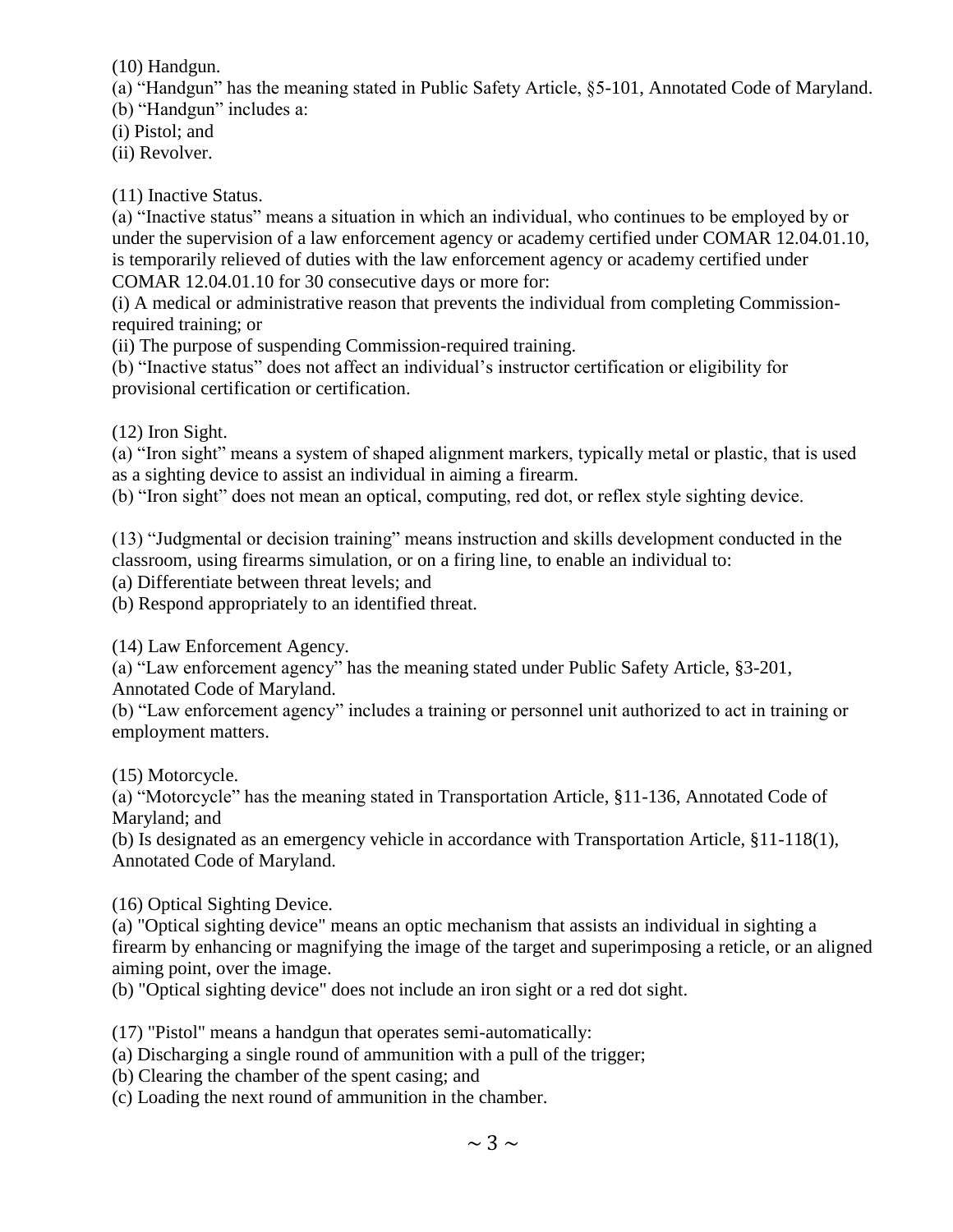(18) "Power" means a measurement used to describe levels of visual magnification, with a number representing the level of magnification above the normal visual range.

(19) "Qualification" as used in Regulations .12, .16, and .17 of this chapter means proficiency testing by discharging a firearm on a Commission-approved course of fire to receive a score that the Commission measures against established requirements to determine if the individual meets provisions required under this chapter for certification as a Firearms Provisional Instructor, Line Instructor, or Firearms Instructor.

(20) Red Dot Sight.

(a) "Red dot sight" means a generic term to describe a visual, computing, or reflex sighting device that reflects a reticle, or an aligned aiming point that can be any shape or color, onto a combining glass for superimposition on a target.

(b) "Red dot sight" does not include an optical sighting device or an iron sight.

(21) Reduced Light.

(a) "Reduced light" means the normal outdoor lighting conditions that exist between dusk and dawn.

(b) "Reduced light" includes simulated natural outdoor lighting conditions such as:

(i) Artificial light; or

(ii) Goggles, headgear, or an apparatus worn to cover the eyes designed to reduce the availability of light to simulate natural reduced lighting conditions.

(22) "Revolver" means a handgun that:

(a) Fires a single round of ammunition with each pull of the trigger; and

(b) Has a cylinder containing additional rounds of ammunition that rotates to position the next round of ammunition for firing.

(23) "Term of certification" means the dates during which an individual's certification for an instructor classification is in effect.

(24) "Training authority" means an individual of a law enforcement agency or academy certified under COMAR 12.04.01.10, who is authorized by the law enforcement agency or academy certified under COMAR 12.04.01.10 to submit under provisions of this chapter an application for any of the following for another individual:

(a) Instructor certification;

(b) Renewal of instructor certification;

(c) Termination of certification;

(d) Exemption from instructor certification; or

(e) Waiver of certain requirements for instructor certification.

(25) "Training provider" means an entity that has Commission approval to conduct a training course.

(26) "Type 1 long gun" means a long gun with an optical sighting device greater than 4 power intended for use as a counter-sniper firearm.

(27) "Type 2 long gun" means a long gun with an optical sighting device greater than 4 power intended for use other than as a counter-sniper firearm.

(28) "Type 3 long gun" means a long gun without an optical sighting device, or with an optical device of 4 power or less.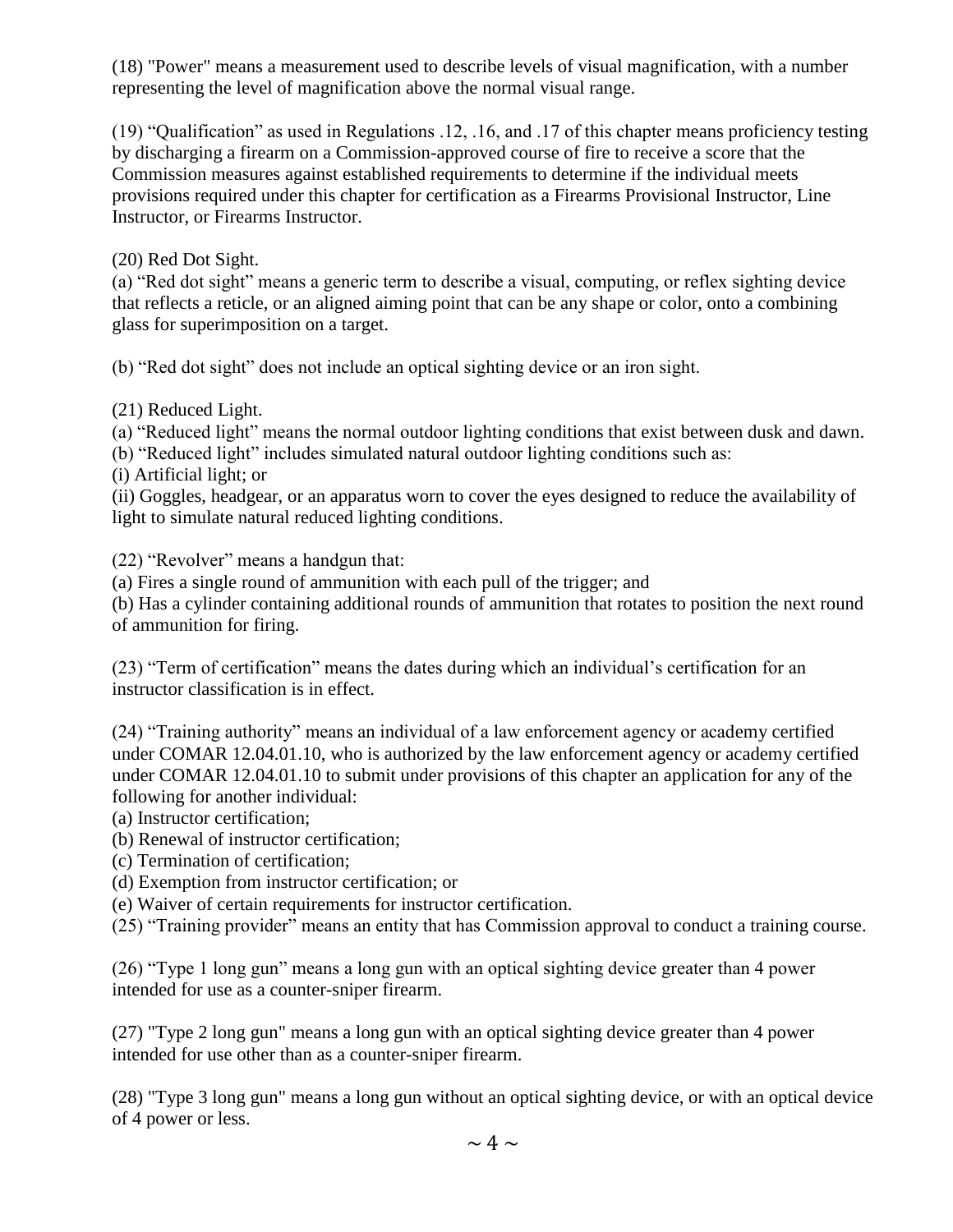(29) Type 4 Long Gun.

(a) "Type 4 long gun" means a long gun manufactured and sold as a shotgun that is designed to discharge a single projectile or multiple projectiles from a single round of ammunition.

(b) "Type 4 long gun" includes a long gun manufactured and sold as a shotgun regardless of the: (i) Action; or

(ii) Use of an optical sighting device.

## **12.04.06.02**

## **.02 Instructor Certification Classifications.**

A. The Commission provides instructor certification in accordance with this chapter for the following instructor classifications:

- (1) Academic Provisional Instructor;
- (2) Academic Instructor;
- (3) Defensive Tactics Provisional Instructor;
- (4) Defensive Tactics Instructor;
- (5) Electronic Control Device Instructor;
- (6) Emergency Vehicle Operations Provisional Instructor;
- (7) Emergency Vehicle Course Safety Officer;
- (8) Emergency Vehicle Operations Instructor;
- (9) Firearms Provisional Instructor;
- (10) Line Instructor;
- (11) Firearms Instructor;
- (12) Motorcycle Operator Provisional Instructor;
- (13) Motorcycle Operator Course Safety Officer; and
- (14) Motorcycle Operator Instructor.

B. Certification Required.

(1) Unless exempt under Regulation .04 of this chapter, an individual who provides instruction for a Commission-approved training course that is credited toward the Commission's requirements for police officer certification under COMAR 12.04 shall be:

(a) Certified by the Commission or the Correctional Training Commission as an instructor for the type of instruction the individual is providing; and

(b) In compliance with applicable Commission regulations.

(2) An individual's instructor certification for a specific instructor classification limits the individual to providing the type of instruction prescribed for the instructor classification established under Regulation .17 of this chapter.

# **12.04.06.03**

# **.03 Selection Standards and Application.**

A. Selection Standards for Instructor Certification.

(1) If an application is submitted to the Commission requesting certification of an individual for an instructor classification, at a minimum, the individual shall meet the following standards: (a) Possess a:

(i) High school diploma issued by a high school or recognized by the State Board of Education; or

(ii) General Education Development (GED) certificate or diploma issued by Maryland or another state, or recognized by the State Board of Education.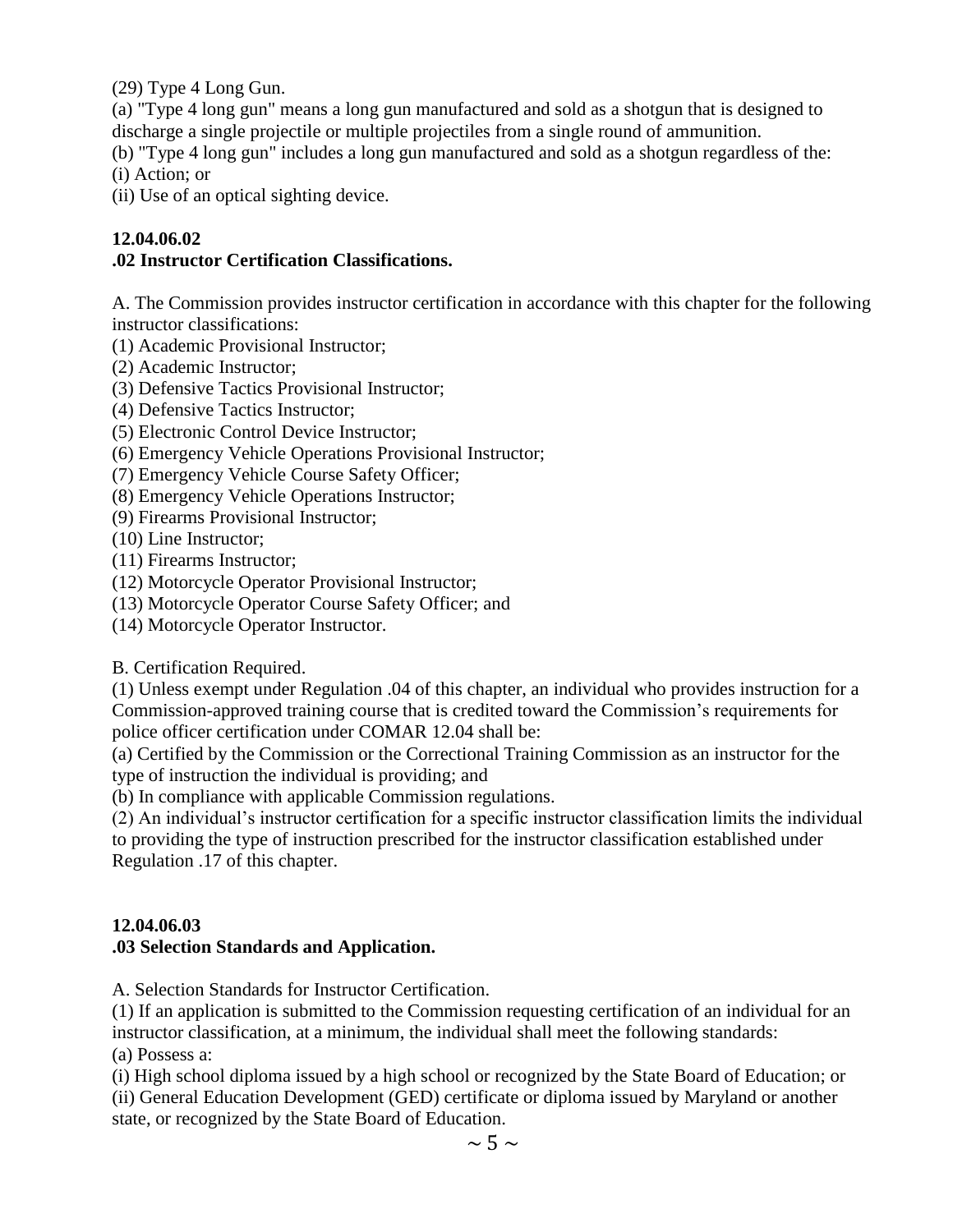(b) Be currently employed by or providing instruction under the supervision of:

(i) A law enforcement agency; or

(ii) An academy certified under COMAR 12.04.01.10;

(c) Satisfies requirements of this chapter for the instructor classification for which instructor certification is requested; and

(d) Be in compliance with applicable Commission regulations.

B. Application for Instructor Certification.

(1) An individual applying for instructor certification shall complete and sign a Commission instructor certification application for the requested instructor classification and submit the completed application to the training authority for the law enforcement agency or academy certified under COMAR 12.04.01.10 that:

(a) Employs the individual; or

(b) Supervises where the individual provides instruction.

(2) A training authority may not approve or sign the training authority's own instructor certification application.

(3) If a training authority approves an individual making application for instructor certification and determines that the individual requesting certification meets requirements under this chapter for instructor certification for the instructor classification requested, the training authority shall: (a) Sign the application and submit the application to the Commission; and

(b) Provide, with the application, documentation required by the Commission establishing that the individual requesting certification meets requirements under this chapter for the instructor classification for which certification is requested.

C. Instructor Previously Certified by the Correctional Training Commission. If an application for instructor certification is submitted to the Commission by a training authority for an individual who was previously certified as an instructor by the Correctional Training Commission not more than 3 years before the date of the application, the Commission may certify the individual as an instructor for the instructor classification formerly certified by the Correctional Training Commission, if the individual meets:

(1) The selection standards under this regulation;

(2) The applicable instructor renewal requirements under Regulation .15 of this chapter; and

(3) Additional criteria that the Commission may require.

# **12.04.06.04 .04 Exemptions from Instructor Certification.**

A. An individual who provides 3 hours or less of instruction for a Commission-approved training course is exempt from the requirement to have instructor certification required under this chapter if the individual does not provide instruction that is a part of:

- (1) Defensive tactics training;
- (2) Electronic control device training;
- (3) Emergency vehicle training;
- (4) Firearms training; or
- (5) Motorcycle operator training.

B. The Deputy Director, upon a written request from a training authority or training provider, may exempt the following from the instructor certification requirements under this chapter: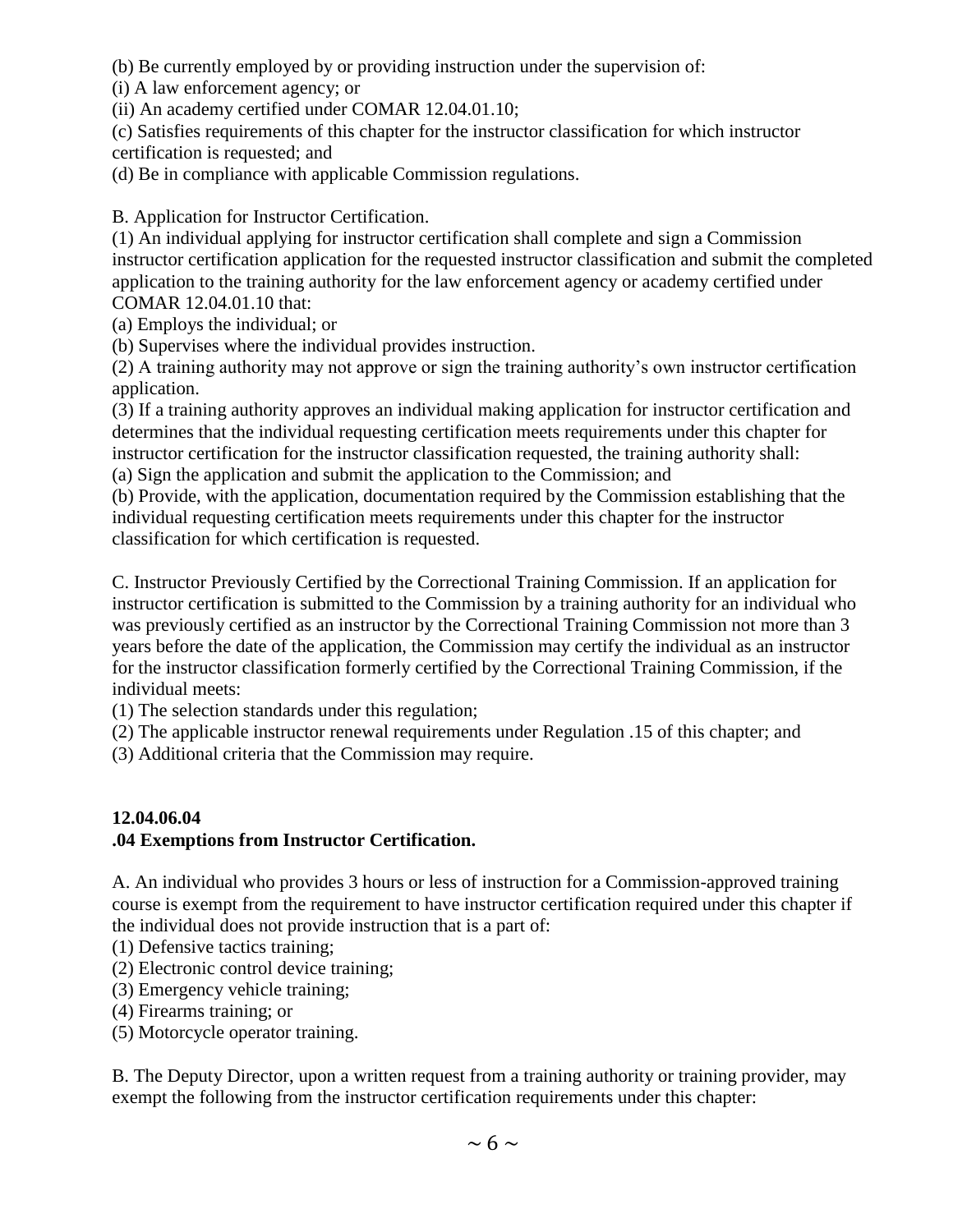(1) An individual currently licensed or certified by the State or a nationally recognized organization, for the purpose of providing instruction in the subject matter related to the discipline in which the individual is licensed or certified;

(2) A faculty member employed by an accredited college or university, for the purpose of providing instruction in the subject matter area for which the faculty member is employed;

(3) A currently certified emergency medical care or advanced first aid instructor, for the purpose of providing instruction related to emergency medical care or first aid; or

(4) Other individual who the Deputy Director determines to possess specialized skills or expertise for the purpose of providing instruction related to those skills or expertise.

C. A training authority may not submit the training authority's own request for an exemption from instructor certification required under this chapter.

D. An exemption granted to an individual:

(1) Permits the individual receiving the exemption to provide instruction for Commission-approved training for the purpose under §B of this regulation for which the exemption was granted;

(2) Expires upon termination of the certification, license, or employment that is the basis for the exemption; and

(3) May be permanently revoked or temporarily suspended by the Deputy Director, as provided under Regulation .18 of this chapter.

## **12.04.06.05 .05 Time Limits — Extension for Inactive Status.**

A. The following time limits may be extended by the amount of time that equals the length of time an individual is on inactive status:

(1) The time for completion of an applicant's evaluations prior to submitting an application for certification or renewal of certification;

(2) The time for completion of an applicant's training program, instructor's course or instruction prior to submitting an application for provisional certification, certification, or renewal of certification;

(3) The time of an individual's term of certification; and

(4) The time for completing a required firearms qualification course of fire.

B. Reporting Inactive Status to the Commission.

(1) At the request of an instructor, the training authority shall report the individual's inactive status to the Commission.

(2) A training authority shall include in the report the date the individual is placed on inactive status and the date the inactive status ends.

# **12.04.06.06**

# **.06 Instructor Evaluation Procedures.**

A. An evaluation of an instructor required by this chapter for an instructor classification shall be:

(1) Conducted on a separate occasion from other evaluations of the individual;

(2) Conducted by an individual who meets the requirements of this chapter or COMAR 12.10.06;

(3) Conducted while the individual being evaluated provides instruction for a course that is approved by the Commission or the Correctional Training Commission;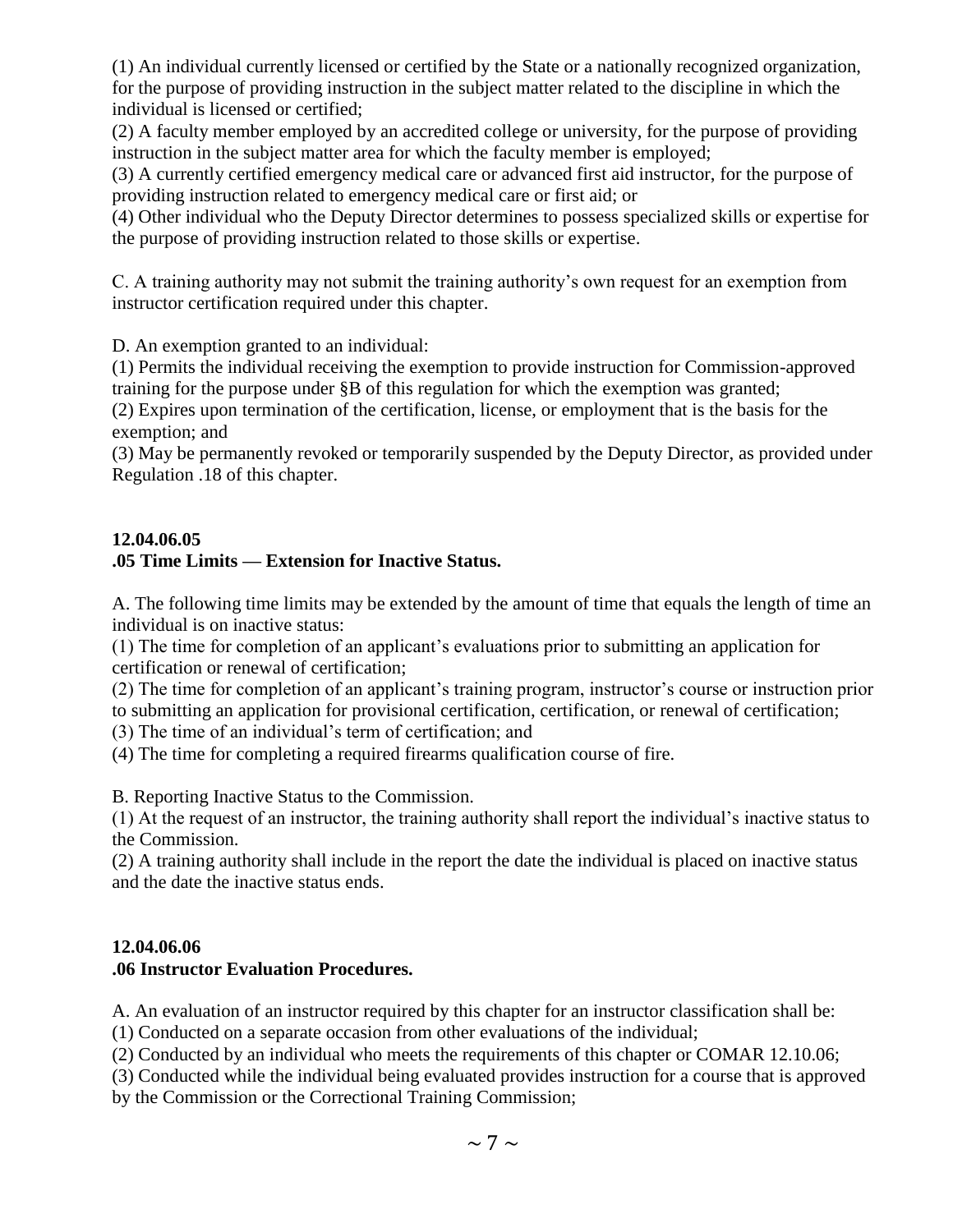(4) Based on the personal observations, for a minimum of 1 hour, of the individual conducting the evaluation; and

(5) Recorded, by the individual conducting the evaluation, on a form approved by the Commission.

B. An individual may not conduct the individual's own instructor classification evaluation.

C. The Commission may consider an unsatisfactory evaluation or commentary by an evaluator as grounds to deny instructor certification.

#### **12.04.06.07**

### **.07 Academic Instructor — Training Program, Evaluation Requirements, and Waiver of Training Program.**

A. A law enforcement agency, academy certified under COMAR 12.04.01.10, or training provider may conduct an Academic Instructor training program if the program is approved by the Commission.

B. Not later than 20 working days before the proposed date for the start of an Academic Instructor training program, the law enforcement agency head, academy training director, or the training provider's official supervising the Academic Instructor training program shall submit to the Commission the proposed Academic Instructor training program for approval.

C. The following are minimum Academic Instructor training program requirements:

(1) An individual providing the Academic Instructor training shall be an Academic Instructor certified under this chapter or COMAR 12.10.06;

(2) The Academic Instructor training program shall include instruction on the following topics:

- (a) An introduction to:
- (i) The basic concepts of learning and teaching;
- (ii) The role of training in the criminal justice profession; and
- (iii) Classroom management techniques;
- (b) Effective speech techniques;
- (c) Preparation and use of audiovisual training aids;
- (d) Development of training objectives;
- (e) Development of testing strategies;
- (f) Identification of the purpose of a lesson plan and its components; and
- (g) Practical preparation of mock classroom lesson plans.

D. An evaluation required for an Academic Instructor training program shall be conducted by an:

(1) Academic Instructor, if the individual's application is for Academic Instructor certification; or

(2) Instructor who meets the requirements of this chapter to perform evaluations for the instructor classification for which the individual is applying for certification.

E. Waiver for an individual to complete the Academic Instructor Training Program Requirement.

(1) Upon receiving a written application from a training authority, the Deputy Director may waive the requirement for an individual to complete the Academic Instructor training program if the individual: (a) Is certified or licensed as an instructor by an agency of government or a non-governmental organization to provide instruction;

(b) Is currently a Provisional Instructor for one of the instructor classifications under Regulation .02 of this chapter; and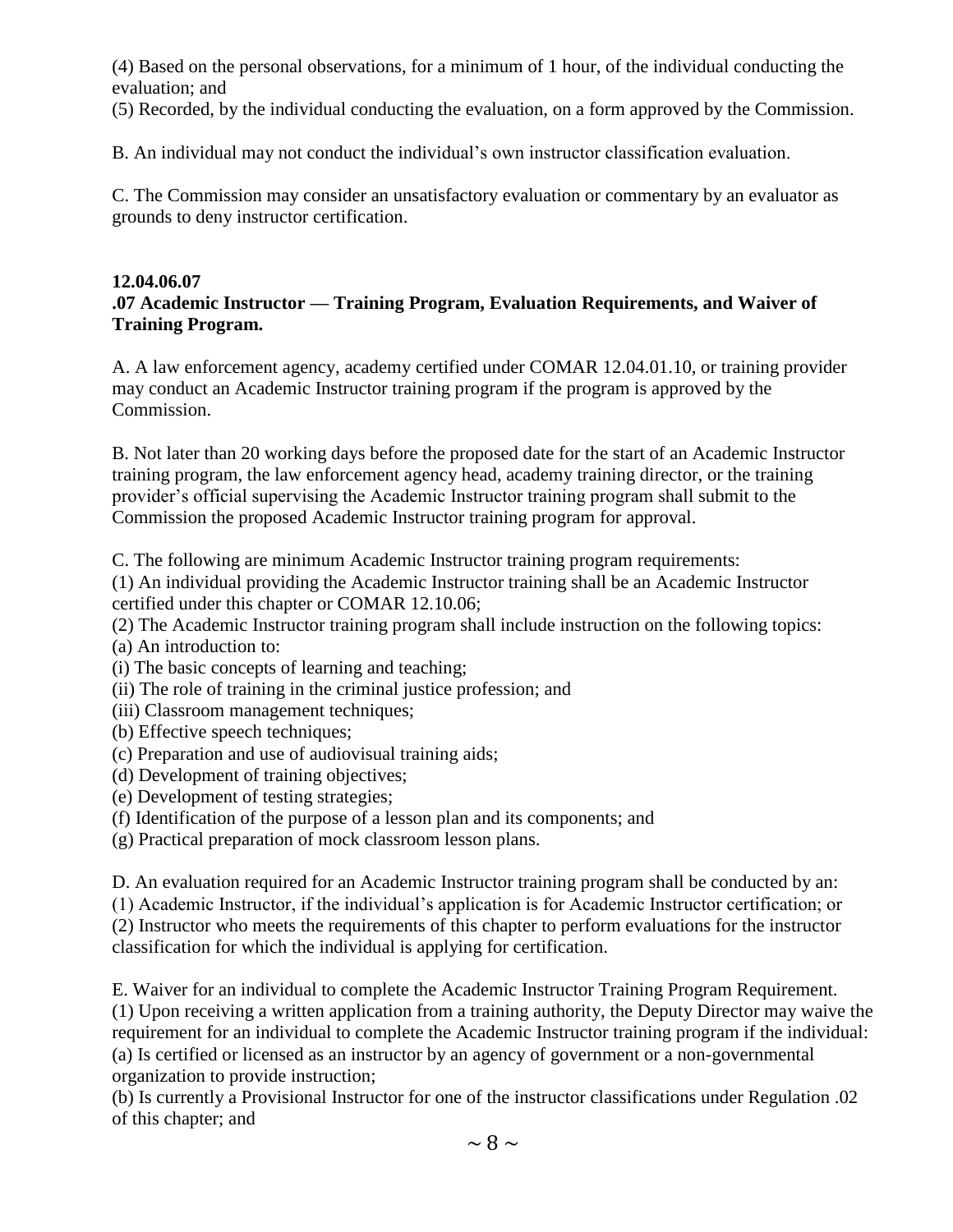(c) Has received at least two acceptable Academic Instructor evaluations conducted in accordance with Regulation .06 of this chapter and §D of this regulation.

(2) A training authority may not submit the training authority's own application for a waiver of the Academic Instructor training program.

(3) A training authority requesting a waiver of the Academic Instructor training program for an individual shall submit to the Deputy Director:

(a) A completed Commission's Application for Instructor Certification;

(b) A written request that the requirement to complete the Academic Instructor training program be waived for the individual;

(c) Academic Instructor training program evaluations for the individual completed in accordance with Regulation .06 of this chapter and §D of this regulation; and

(d) Other information the Deputy Director may request.

## **12.04.06.08**

# **.08 Certification — Academic Provisional Instructor and Academic Instructor.**

A. Academic Provisional Instructor. A training authority may submit an application to the Commission for certification of an individual as an Academic Provisional Instructor when the individual:

(1) Has 1 year of employment experience in the public safety community; and

(2) Meets the selection standards under Regulation .03A of this chapter.

B. Academic Instructor. A training authority may submit an application to the Commission for certification of an individual as an Academic Instructor when the individual has:

(1) A minimum of 2 years employment experience in the public safety community;

(2) Successfully completed, within 2 years before the date of the application, an approved Academic Instructor training program meeting the requirements of Regulation .07 of this chapter; and

(3) Received a minimum of two favorable instructor evaluations:

(a) Completed by an individual specified by Regulation .07D of this chapter within 2 years of the date of the application for certification;

(b) Conducted in accordance with Regulation .06 of this chapter; and

(c) Conducted while the individual was providing instruction as an Academic Provisional Instructor.

#### **12.04.06.09 .09 Certification and Training Program — Defensive Tactics Provisional Instructor and Defensive Tactics Instructor.**

A. Defensive Tactics Provisional Instructor Certification. A training authority may submit an application to the Commission for certification of an individual as a Defensive Tactics Provisional Instructor if the individual has:

(1) Acquired a minimum of 2 cumulative years of criminal justice related defensive tactics skills experience during the 5-year period immediately before the date of the application; and (2) Successfully completed a Commission-approved Defensive Tactics Instructor training program not more than 2 years before the date of the application for Defensive Tactics Provisional Instructor.

B. Defensive Tactics Instructor Certification. A training authority may submit an application to the Commission for certification of an individual as a Defensive Tactics Instructor when the individual: (1) Is a Defensive Tactics Provisional Instructor;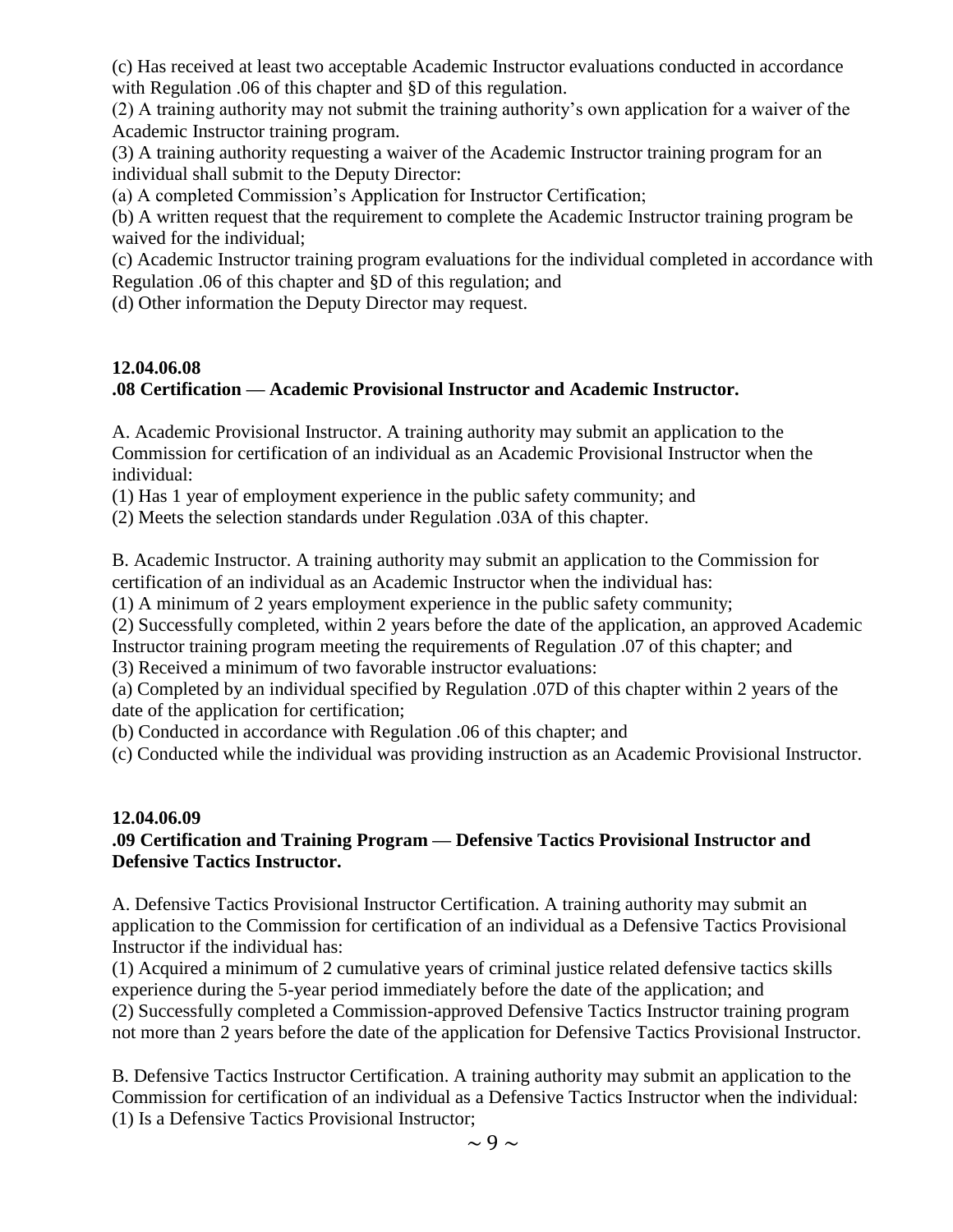(2) Has successfully completed the following:

(a) A Commission-approved Academic Instructor training program that meets the requirements under Regulation .07 of this chapter; and

(b) Except if granted a waiver under §C of this regulation, a Commission-approved Defensive Tactics Instructor training program before the date of the application for Defensive Tactics Instructor certification; and

(3) As a Defensive Tactics Provisional Instructor provided a minimum total of 12 hours of defensive tactics classroom and skills instruction under the direction of a Defensive Tactics Instructor that included a minimum of:

(a) Four hours of classroom instruction in the concepts and principles of defensive tactics;

(b) Eight hours of defensive tactics practical skills instruction; and

(c) One satisfactory evaluation for each of the following, in accordance with Regulation .06 of this chapter, performed by a Defensive Tactics Instructor certified under this chapter or COMAR 12.10.06, while the individual was providing defensive tactics:

(i) Classroom instruction; and

(ii) Skills instruction.

C. Upon application by a training authority, the Deputy Director may waive the requirement under §§A(2) and B(2)(b) of this regulation that an individual complete the Defensive Tactics Instructor training program of this regulation if the individual:

(1) Successfully completed a program that was a minimum of 35 hours in length and the equivalent of a Defensive Tactics Instructor training program that meets the requirements of  $\S F(1)(c)$  of this regulation; and

(2) Provides supporting evidence, such as copies of certifications or course curriculums, to document the applicant's extensive knowledge and abilities in the skill areas specified in  $\S F(1)(c)$  of this regulation.

D. A training authority may not submit the training authority's own application for a waiver of the requirement to complete the Defensive Tactics Instructor training program required under §A(2) of this regulation.

E. The Deputy Director may limit the subject matter taught in a Defensive Tactics Training program by an individual who receives certification as a Defensive Tactics Instructor based on a waiver under §C of this regulation of the Defensive Tactics Instructor training program requirement under this regulation.

F. Defensive Tactics Instructor Training Program.

(1) A Defensive Tactics Instructor training program, at a minimum, shall:

(a) Be approved by the Commission;

(b) Be a minimum of 35 hours in length; and

(c) Include the following topics:

(i) Balance, awareness, and self-control;

- (ii) Impact weapons;
- (iii) Weapon retention;
- (iv) Disarming;
- (v) Vital points of the human anatomy;
- (vi) Control holds;
- (vii) Take-downs;
- (viii) Handcuffing and searching;

(ix) Escorting and Transporting an inmate or detainee;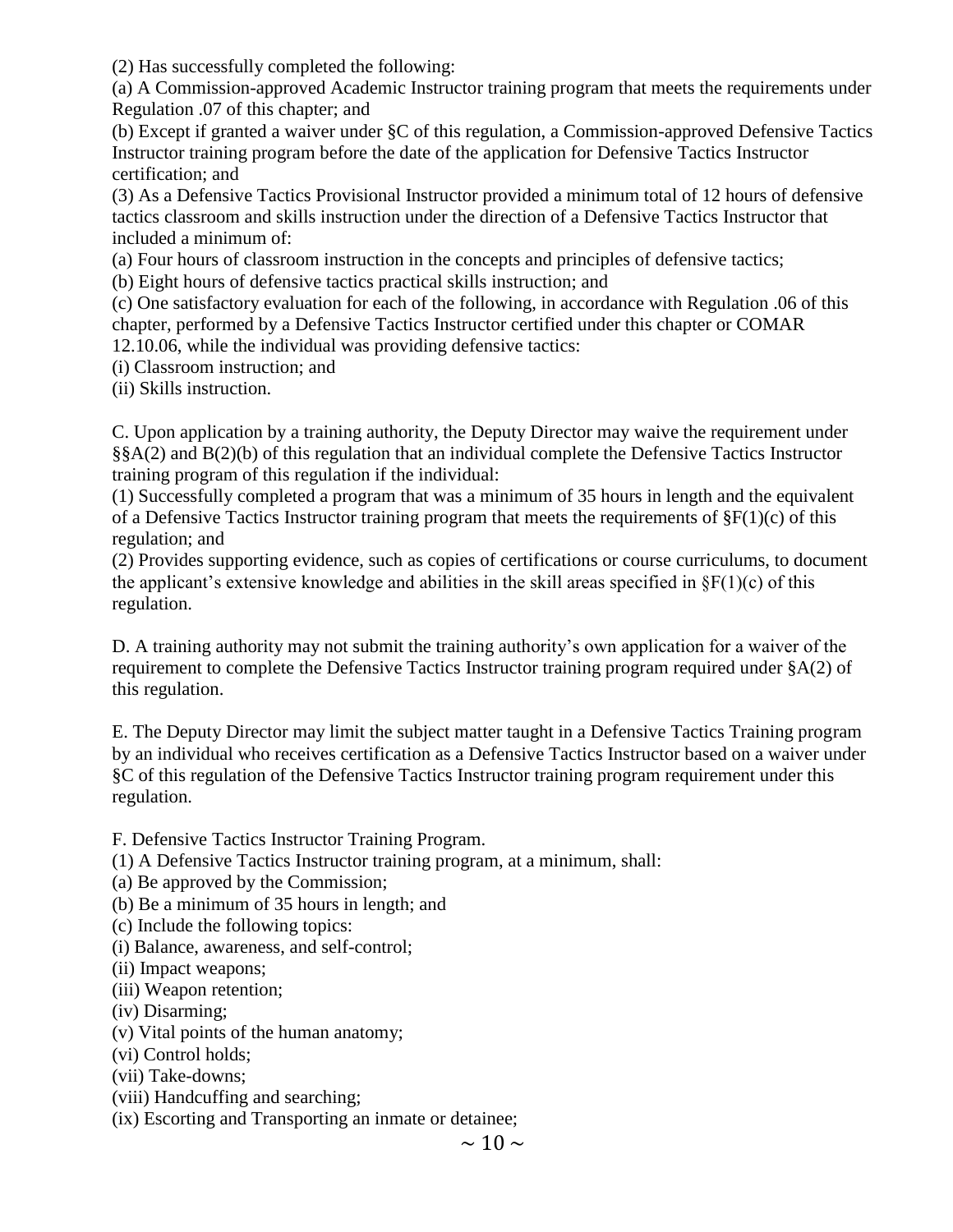(x) Use of force continuum;

(xi) Multiple adversaries; and

(xii) Ground-level defenses.

(2) Successful completion of a Defensive Tactics Instructor training program, at a minimum, requires:

(a) A minimum score of 80 percent on all written examinations; and

(b) Satisfactory demonstration of practical skill elements required in the program.

(3) The Commission may approve a:

(a) Defensive Tactics Instructor training program that meets the requirements under this regulation; or

(b) A combination of defensive tactics training program courses that:

(i) As determined by the Deputy Director, satisfactorily address the topics required under  $\S F(1)(c)$  of this regulation; and

(ii) Is a minimum of 35 hours in length.

# **12.04.06.10 .10 Certification — Electronic Control Device Instructor.**

A training authority may submit an application to the Commission for certification of an individual as an Electronic Control Device Instructor if the individual seeking certification:

A. Is a Commission-certified police officer who:

(1) Is authorized by the police officer's employing agency to carry or use the specific manufacturer's model of an electronic control device for which the individual, if granted certification, would provide instruction; and

(2) Has successfully completed a Commission-approved Academic Instructor training program that meets requirements under Regulation .07 of this chapter.

B. Is not a Commission-certified police officer, but has:

(1) Successfully completed a Commission-approved training course for the specific manufacturer's model of an electronic control device for which the individual, if authorized, would provide instruction; and

(2) Been determined by the Deputy Director to be qualified to provide electronic control device instruction based on the individual's knowledge, skills, and abilities with the specific manufacturer's model of electronic control device for which the individual, if authorized, would provide instruction.

# **12.04.06.11**

# **.11 Certification — Emergency Vehicle Operations Provisional Instructor; Emergency Vehicle Course Safety Officer; and Emergency Vehicle Operations Instructor.**

A. Emergency Vehicle Operations Provisional Instructor. A training authority may submit an application to the Commission for certification of an individual as an Emergency Vehicle Operations Provisional Instructor at any time the individual has:

(1) Occupational experience operating an emergency vehicle for at least 2 years; and

(2) Successfully completed, within 5 years before the date of the application for provisional instructor certification, Commission-approved Emergency Vehicle Operations instructor's training.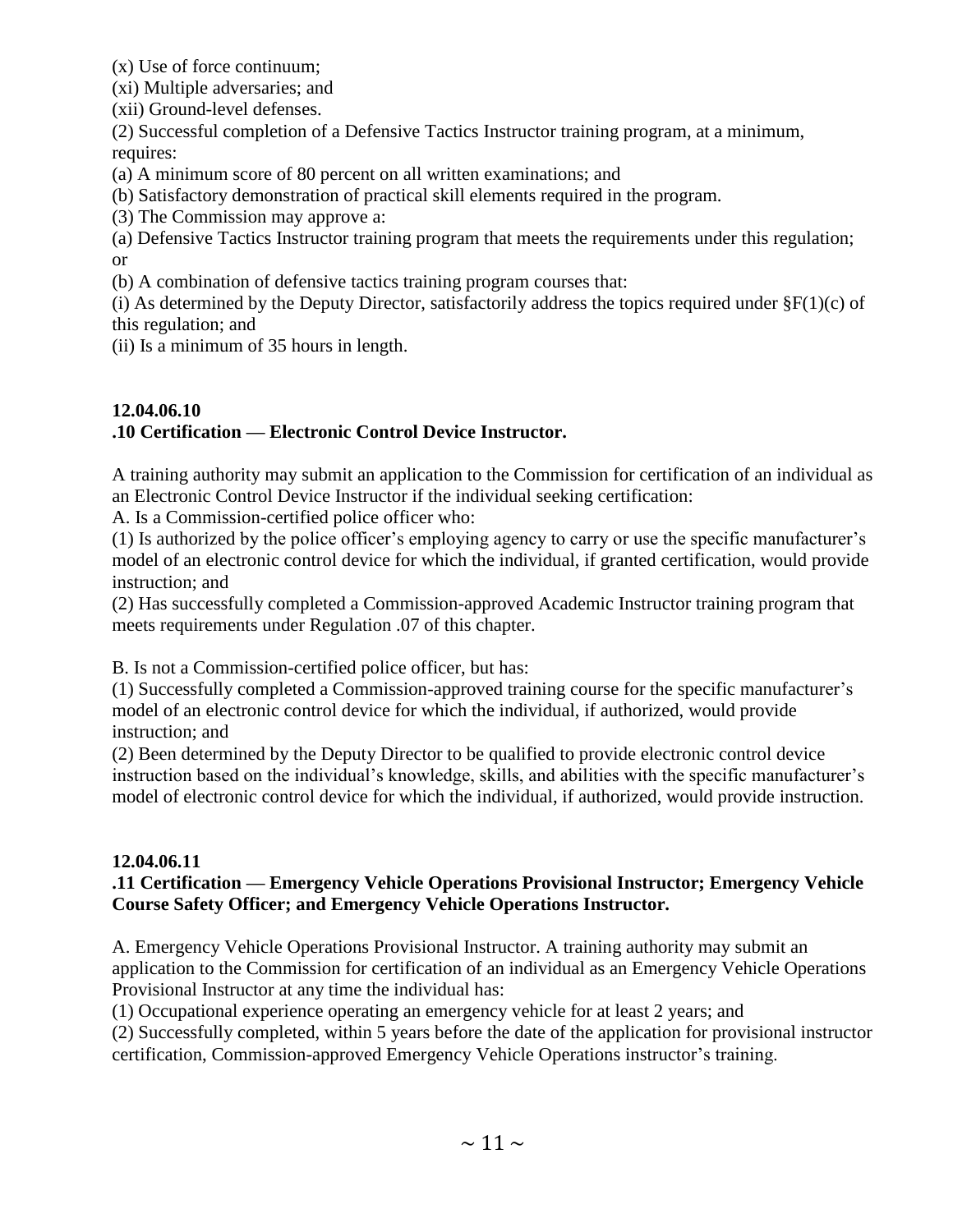B. Emergency Vehicle Operations Course Safety Officer. A training authority may submit an application to the Commission for certification of an individual as an Emergency Vehicle Operations Course Safety Officer at any time the individual has:

(1) Occupational experience operating an emergency vehicle for at least 3 years;

(2) Previously been certified as an Emergency Vehicle Operations Provisional Instructor;

(3) Successfully provided a minimum of 40 hours of emergency vehicle operations practical skills exercises training while an Emergency Vehicle Operations Provisional Instructor; and

(4) Received at least two satisfactory evaluations, performed by an Emergency Vehicle Operations Instructor in conformity with Regulation .06 of this chapter, while conducting emergency vehicle operations practical skills exercises training.

C. Emergency Vehicle Operations Instructor. A training authority may submit an application to the Commission for certification of an individual as an Emergency Vehicle Operations Instructor at any time the individual has:

(1) Occupational experience operating an emergency vehicle for at least 3 years;

(2) Previously been certified as an Emergency Vehicle Operations Provisional Instructor;

(3) Successfully completed an approved Academic Instructor training program that meets the requirements under Regulation .07C of this chapter;

(4) Successfully provided a minimum of 56 hours of emergency vehicle operations classroom and skills instruction that includes a minimum of:

(a) 16 hours of emergency vehicle operations classroom instruction; and

(b) 40 hours of instruction for emergency vehicle operations practical skills exercise training; and

(5) Received at least two satisfactory evaluations for each of the following, performed by an

Emergency Vehicle Operations Instructor in accordance with Regulation .06 of this chapter, while the individual was providing:

(a) Classroom instruction; and

(b) Emergency vehicle operations practical skills exercise training.

# **12.04.06.12**

# **.12 Certification — Firearms Provisional Instructor, Line Instructor, and Firearms Instructor.**

A. Certification Requirements — General. A training authority may submit an application to the Commission for certification of an individual as a Firearms Provisional Instructor, Line Instructor, or Firearms Instructor when the individual meets the certification requirements established under this regulation for the particular instructor classification and has:

(1) Two or more years employment as a law enforcement or correctional officer within the last 5 years, during which employment the individual was authorized to use or carry a firearm for a minimum of 2 years; and

(2) Within 60 days immediately before the date of the application for instructor certification, successfully completed the qualification course of fire required by  $\bigoplus_{i=1}^{\infty} S(i)$  of this regulation for the firearm type for which the individual is requesting instructor certification.

B. Certification Requirements for Firearms Provisional Instructor; Line Instructor; and Firearms Instructor.

(1) Firearms Provisional Instructor Certification Requirements. Before an individual may be certified as a Firearms Provisional Instructor, the Commission requires, at a minimum, that the individual:

(a) Meets requirements established under §A of this regulation; and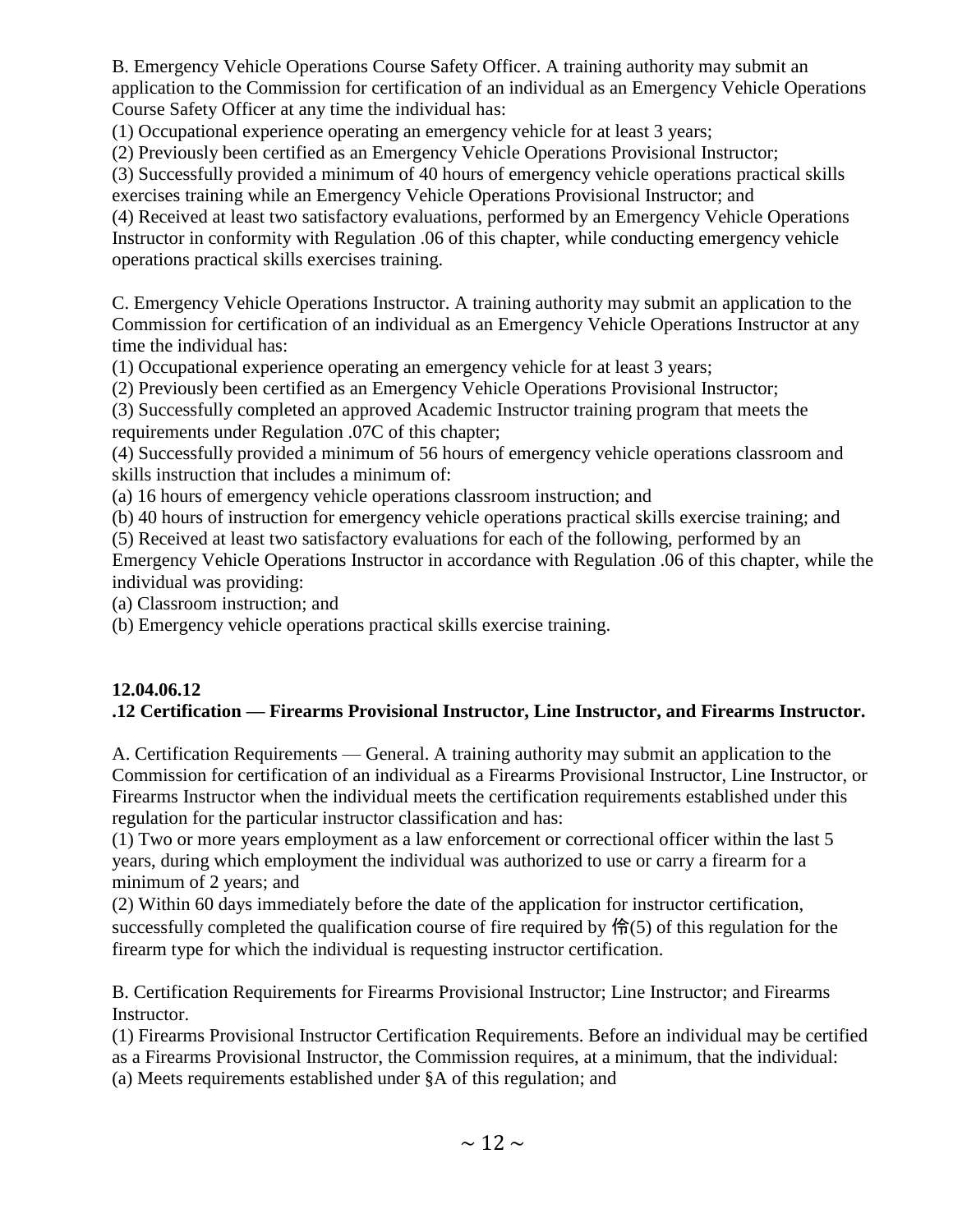(b) Within 2 years before the date of the application for Firearms Provisional Instructor, successfully completed classroom instruction, training, and the qualification course of fire required under §D(2) and (3) of this regulation that was provided by:

(i) The Commission;

(ii) A Commission-approved program;

(iii) The United States Government or Armed Forces;

(iv) National Rifle Association; or

(v) A firearms instructor school approved by the Deputy Director.

(2) Line Instructor Certification Requirements. Before an individual may be certified as a Line Instructor, the Commission requires, at a minimum, that the individual:

(a) Meets requirements established under §A of this regulation;

(b) Successfully completed the requirements for Firearms Provisional Instructor certification established under §B(1) of this regulation;

(c) Received at least two satisfactory evaluations performed by a Firearms Instructor for the individual while providing firearms firing line training and qualification; and

(d) Provided firearms firing line training and qualification instruction that is:

(i) A minimum of 8 hours;

(ii) Provided for Commission-approved courses;

(iii) Supervised by a Line Instructor or Firearms Instructor; and

(iv) Provided for the firearm type for which the individual is requesting Firearms Line Instructor certification.

(3) Firearms Instructor Certification Requirements. Before an individual may be certified as a Firearms Instructor, the Commission requires, at a minimum, that the individual:

(a) Meets requirements established under 你 of this regulation;

(b) Successfully completed a Commission-approved Academic Instructor training program;

(c) Received at least two satisfactory evaluations performed by a Firearms Instructor for the

individual providing firearms classroom instruction during the Academic Instructor training program;

(d) Successfully provided at least four hours of firearms classroom instruction;

(e) Received at least two satisfactory evaluations performed by a Firearms Instructor for the individual while providing firearms firing line training and qualification; and

(f) Is currently a Commission-certified Line Instructor, or a Commission-certified Firearms Provisional Instructor who has successfully provided firearms firing line training and qualification instruction that has been:

(i) A minimum of 8 hours;

(ii) Provided for a Commission-approved course;

(iii) Supervised by a Line Instructor or Firearms Instructor; and

(iv) Provided for the firearm type for which the individual is requesting Firearms Instructor certification.

C. Experience Accepted by the Commission for Training Requirements.

(1) The Commission may accept documented firearms-related experience toward meeting the minimum training requirements for Firearms Provisional Instructor, Line Instructor, or Firearms Instructor certification.

(2) Examples of documented firearms-related experience that the Commission may accept include military training or counter sniper training.

D. Classroom Instruction, Firearms Training, and Firearms Qualification Course of Fire Requirements.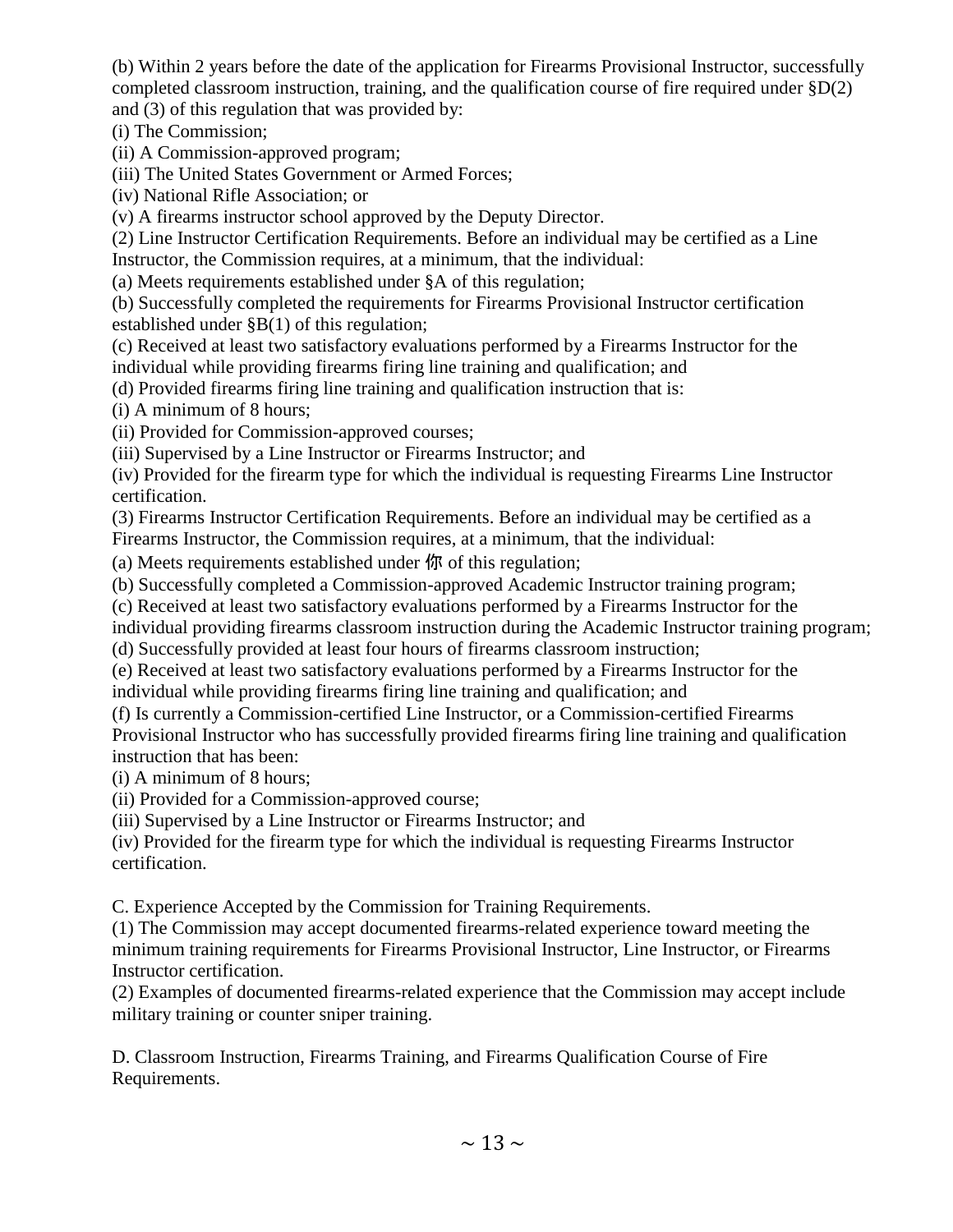(1) Firearms classroom instruction and firearms training and qualification course of fire required by this regulation shall be approved by the Commission before being conducted.

(2) The following establishes minimum requirements for classroom instruction and firearms training and qualification course of fire for the certification of instructor classifications under this regulation:

| Requirement                                                                                        | Handgun                                                                                     | Red Dot Sight                                                              | Type 1<br>Long<br>Gun | Type 2<br>Long Gun                                                                                                                                                                                                                         | Type 3<br>Long Gun | Type 4<br>Long Gun                                                                                                                                       |
|----------------------------------------------------------------------------------------------------|---------------------------------------------------------------------------------------------|----------------------------------------------------------------------------|-----------------------|--------------------------------------------------------------------------------------------------------------------------------------------------------------------------------------------------------------------------------------------|--------------------|----------------------------------------------------------------------------------------------------------------------------------------------------------|
| (a) Total minimum                                                                                  | 35 hours                                                                                    | 8 hours                                                                    | 35                    | 35 hours                                                                                                                                                                                                                                   | 14 hours           | 7 hours                                                                                                                                                  |
| hours for classroom<br>instruction, training<br>and course of fire for<br>qualification            |                                                                                             | 24 hours when<br>combined with<br>red dot<br>conversion                    | hours                 | 56 hours when also seeking<br>certification for one<br>handgun type and also a<br>type 4 long gun;<br>65 hours when also seeking<br>certification for two<br>handgun types and also one<br>long gun type, of a type 2,<br>3, or 4 long gun |                    | 35 hours when<br>also seeking<br>certification for<br>one handgun<br>type;<br>49 hours when<br>also seeking<br>certification for<br>two handgun<br>types |
| (b) Training and<br>qualification courses<br>of fire total minimum<br>rounds to be<br>discharged   | 350 rounds<br>for one<br>handgun<br>type;<br>250 rounds<br>each for two<br>handgun<br>types | 200 rounds<br>600 rounds<br>when<br>combined with<br>red dot<br>conversion | 150<br>rounds         | 350 rounds                                                                                                                                                                                                                                 | 350 rounds         | 50 rounds                                                                                                                                                |
| (c) Qualification<br>course of fire<br>minimum rounds to be<br>discharged                          | 30 rounds                                                                                   | 30 rounds                                                                  | 20<br>rounds          | 30 rounds                                                                                                                                                                                                                                  | 30 rounds          | 10 rounds                                                                                                                                                |
| (d) Minimum passing<br>score Commission-<br>approved instructor<br>qualification course of<br>fire | 90 percent                                                                                  | 90 percent                                                                 | 100<br>percent        | 90 percent                                                                                                                                                                                                                                 | 90 percent         | 90 percent                                                                                                                                               |
| (e) Minimum passing<br>score each written test                                                     | 80 percent                                                                                  | 80 percent                                                                 | 80<br>percent         | 80 percent                                                                                                                                                                                                                                 | 80 percent         | 80 percent                                                                                                                                               |

(3) Firearms Provisional Instructor classroom instruction shall meet the requirements established under  $$D(2)$  of this regulation, and at a minimum include instruction on:

(a) Firearms safety;

- (b) Firearms nomenclature;
- (c) Firearms fundamentals and marksmanship;
- (d) Firearms cleaning and maintenance;
- (e) The problem shooter;
- (f) Target analysis;
- (g) Ballistics;
- (h) Legal issues concerning the use of force;
- (i) Deadly force policy;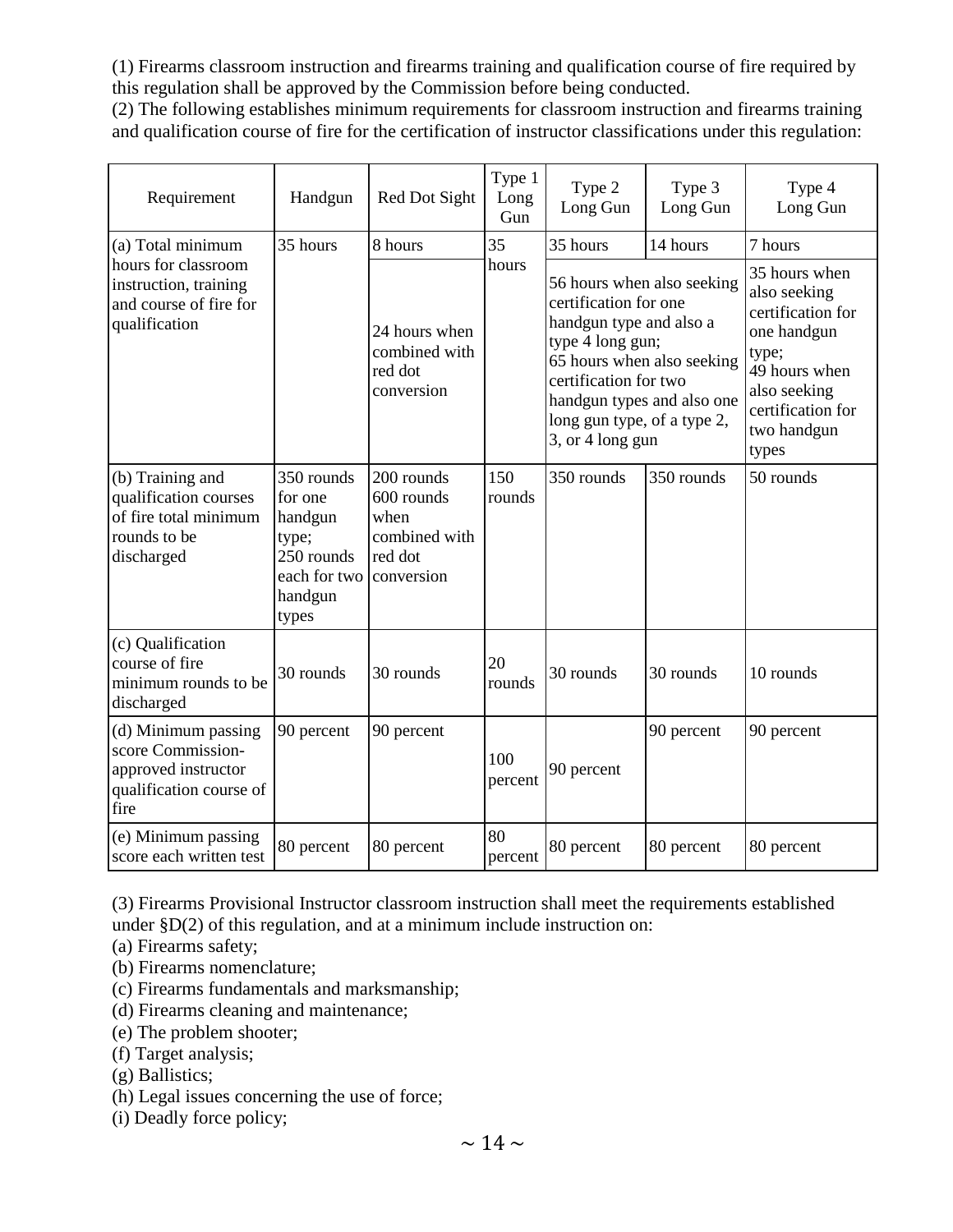- (j) Judgmental or decision training;
- (k) Reduced light discipline;
- (l) Emotional, mental, and psychological issues related to critical incidents;
- (m) Commission policy and procedures;
- (n) Malfunctions; and
- (o) Exposure to or practical application of, or both:
- (i) Designing a course of fire;
- (ii) Lesson plan development; and
- (iii) Classroom presentations.

(4) Firearms training shall meet the requirements established under  $\bigoplus_{i=1}^{\infty} (2)$  of this regulation, and at a minimum, include exposure to and practical application of:

(a) Firing line operations, that include:

- (i) Instruction on the firing line; and
- (ii) Instruction from a location overseeing the firing line;
- (b) Malfunction drills;
- (c) Stress training;
- (d) Judgmental or decision training;
- (e) Range preparation and cleanup;
- (f) Scoring;
- (g) Target analysis;
- (h) Safety; and
- (i) Marksmanship fundamentals.

(5) Red Dot Sight classroom instruction and training required for an instructor level as established under §D(2) of this regulation includes, at a minimum, the following information and practical applications:

- (a) Introduction to red dot sights and differences;
- (b) Proper mounting and zeroing procedures;
- (c) Maintenance of the device;
- (d) Drawing and presentation finding the dot (practical);
- (e) Common malfunctions and inclement weather issues;
- (f) Co-witnessing with iron sights (practical);
- (g) Target-focused shooting (practical);
- (h) Close quarters vs. distance techniques (practical);
- (i) Identifying and fixing common red dot sight shooter errors; and
- (j) Obscured sight techniques (practical).

(6) An individual seeking instructor certification under this regulation shall successfully complete one firearms qualification course of fire that meets the requirements established under  $\S D(2)$  of this regulation for each firearm type for which the individual is seeking instructor certification.

(7) An individual seeking instructor certification under this regulation shall successfully meet:

(a) For a handgun, requirements 3 through 9 of the "Handgun Day-Fire Required Course of Fire for Qualification" in the table under COMAR 12.04.02.05;

(b) For a particular type long gun, requirements 3 through 7 of the table under COMAR 12.04.02.07.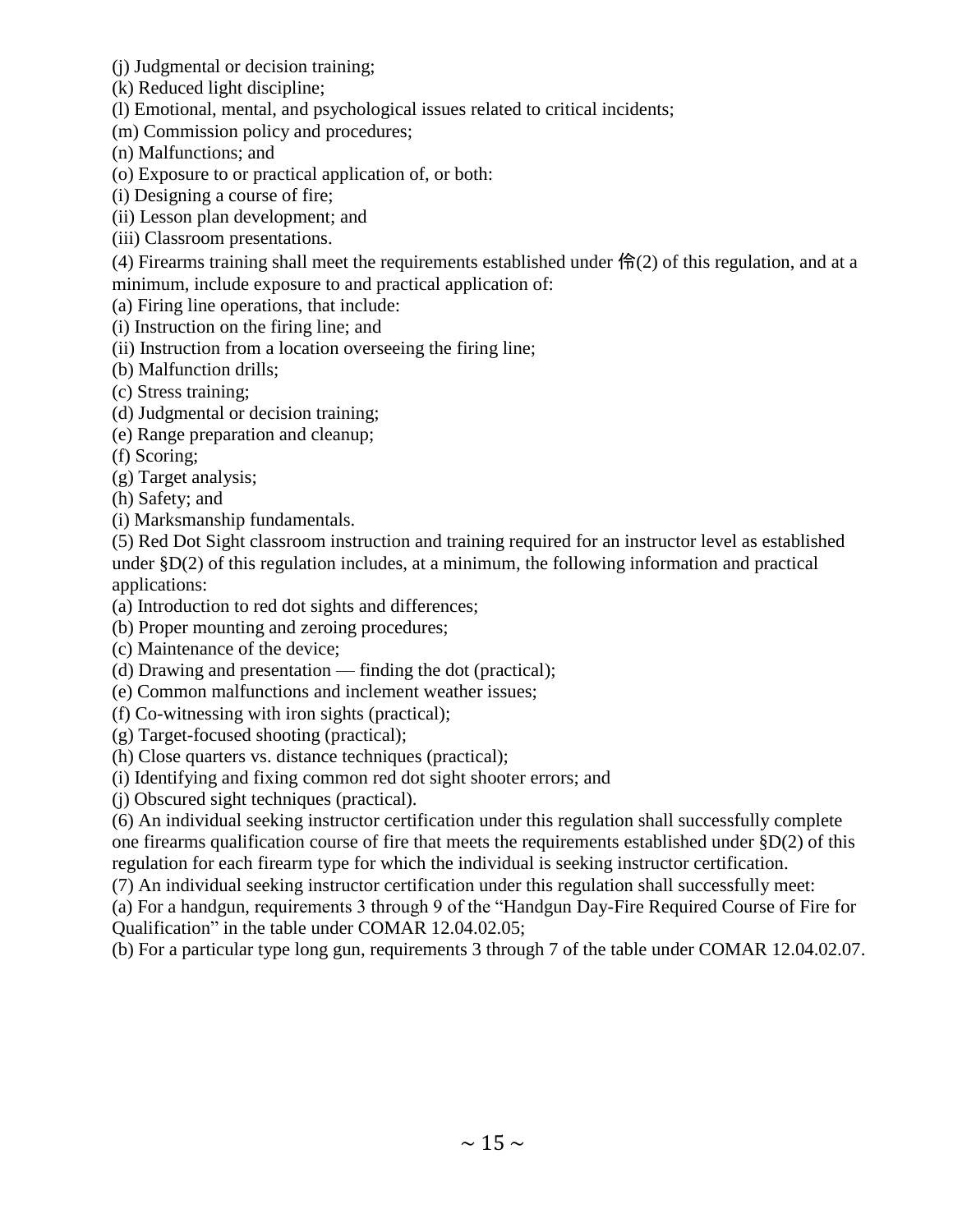### **12.04.06.13**

### **.13 Certification — Motorcycle Operator Provisional Instructor; Motorcycle Operator Course Safety Officer; Motorcycle Operator Instructor.**

A. Motorcycle Operator Provisional Instructor. An application may be submitted to the Commission for certification of an individual as a Motorcycle Operator Provisional Instructor at any time the individual has:

(1) Two or more years experience operating a law enforcement agency motorcycle while a police officer;

(2) A valid driver's license that authorizes the individual to operate a motorcycle; and

(3) Successfully completed, within 2 years before the date of the application, Commission-approved Motorcycle Operator Instructor's training.

B. Motorcycle Operator Course Safety Officer. An application may be submitted to the Commission for certification of an individual as a Motorcycle Operator Course Safety Officer at any time the individual has:

(1) Three or more years experience operating a law enforcement agency motorcycle while a police officer;

(2) Possesses a valid driver's license that authorizes the individual to operate a motorcycle;

(3) Previously been certified as a Motorcycle Operator Provisional Instructor for a minimum of 6 months;

(4) Successfully provided a minimum of 16 hours of motorcycle operations practical skills exercises training while a Motorcycle Provisional Instructor; and

(5) Received at least two satisfactory evaluations, performed by a Motorcycle Operator Instructor in conformity with Regulation .06 of this chapter, while conducting motorcycle practical skills exercises training.

C. Motorcycle Operator Instructor. An application may be submitted to the Commission for certification of an individual as a Motorcycle Operator Instructor at any time the individual has: (1) Three or more years experience operating a law enforcement agency motorcycle while a police officer;

(2) Possesses a valid driver's license that authorizes the individual to operate a motorcycle;

(3) Previously been certified as a Motorcycle Operator Provisional Instructor for a minimum of 6 months;

(4) Successfully completed an approved Academic Instructor training program that meets the requirements under Regulation .07 of this chapter;

(5) Successfully provided a minimum of 20 hours of motorcycle operations classroom and skills instruction that includes a minimum of:

(a) Four hours of motorcycle operations classroom instruction; and

(b) Sixteen hours of motorcycle operations practical skills exercise training; and

(6) Received at least two satisfactory evaluations for each of the following, in accordance with

Regulation .06 of this chapter, performed by a Motorcycle Operator Instructor while the individual was providing:

(a) Classroom instruction; and

(b) Motorcycle practical skills exercise training.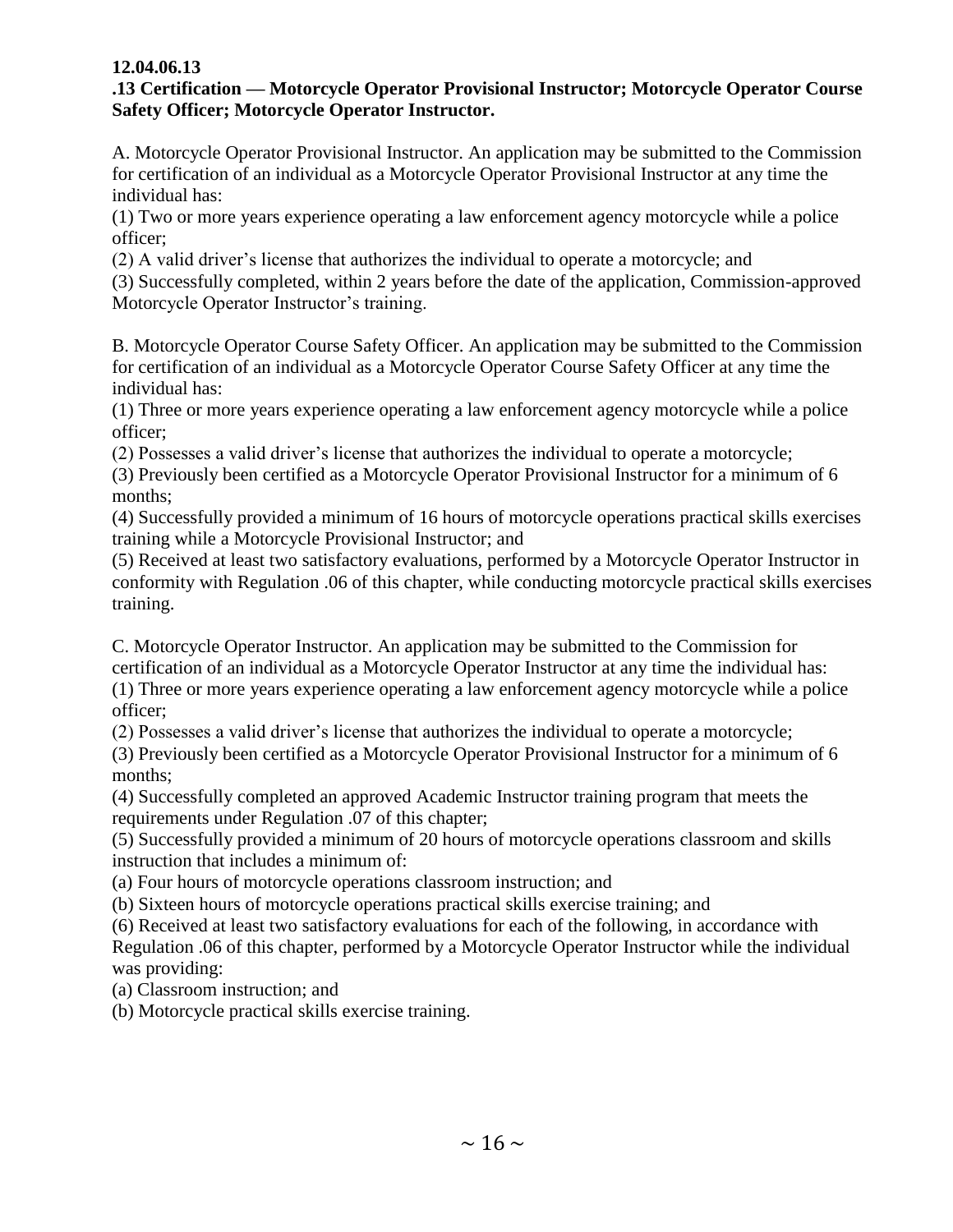#### **12.04.06.14 .14 Expiration of Instructor Certification.**

A. An individual's instructor certification expires:

(1) At the conclusion of the individual's term of certification established under Regulation .17B of this chapter for the individual's instructor classification;

(2) When the individual leaves employment with the law enforcement agency or academy certified under COMAR 12.04.01.10, on behalf of which the training authority submitted the application for the individual's instructor certification; or

(3) If the training authority for the law enforcement agency or academy certified under COMAR 12.04.01.10 that submitted the application for the individual's instructor certification requests that the individual's instructor certification be terminated.

B. An individual's term of certification may not expire while the individual is on inactive status.

# **12.04.06.15**

# **.15 Renewal of Instructor Certification.**

A. Renewal of provisional instructor certification for an instructor classification may be granted by the Deputy Director as provided under Regulation .17 of this chapter.

B. Except for a provisional instructor, renewal of instructor certification for an instructor classification may be granted by the Commission as follows:

(1) If an individual's instructor certification has been expired for more than 3 years, the individual: (a) Shall successfully complete the instructor certification requirements of this chapter for the instructor classification applied for in order to receive certification for that instructor classification; or (b) Upon approval by the Commission, may receive certification renewal for the expired instructor classification if the individual successfully completes a program of selected aspects of the instructor classification's certification requirements designated by the Commission.

(2) If an individual's instructor certification expires because the individual leaves employment or ceases to provide instruction under the supervision of a law enforcement agency or academy certified under COMAR 12.04.01.10 that submitted the application for the individual's instructor certification and subsequently is employed by or provides instruction under the supervision of another law enforcement agency or academy certified under COMAR 12.04.01.10 whose training authority submits an application for renewal of the individual's instructor certification:

(a) More than 90 days before the date that the individual's term of certification expires, the: (i) Individual is not required to meet the requirements of Regulation .16 of this chapter to receive the certification; and

(ii) Commission shall establish a new term of certification for the individual that does not exceed 12 months from the expiration date of the individual's most recent term of certification.

(b) 90 days or less before expiration of the term of certification or 3 years or less after the expiration of the term of certification, the:

(i) Individual shall meet requirements established under Regulation .16 of this chapter to receive renewal of certification for the instructor classification; and

(ii) Certification renewal, if granted, shall be for a new term of certification established under Regulation .17B of this chapter.

(3) If an instructor certification is due to expire or has expired at the conclusion of the term of certification, the: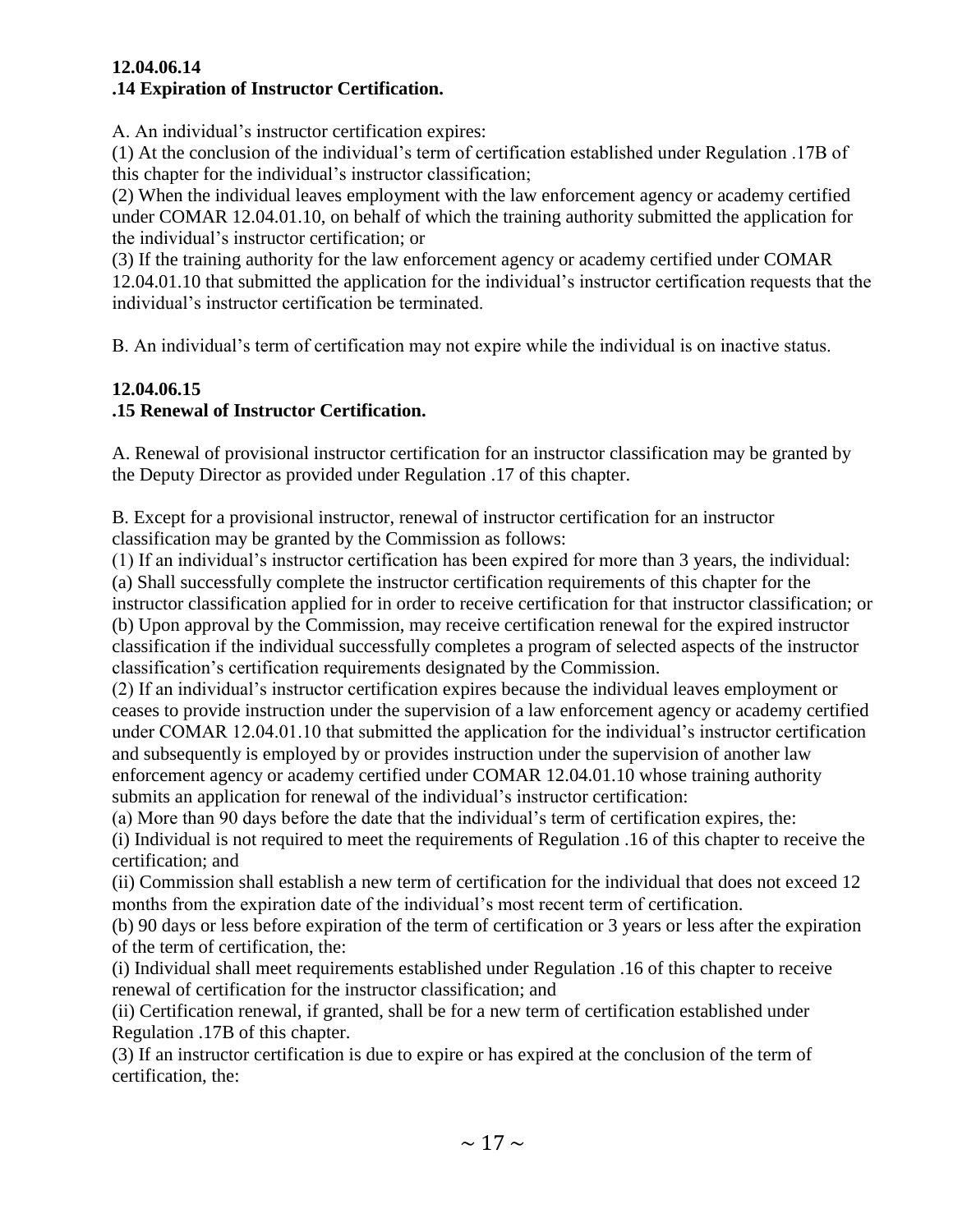(a) Training authority shall submit an application for renewal of the instructor certification to the Commission not sooner than 90 days before the term of certification expires and, if certification has expired, not later than 3 years after the term of certification expired;

(b) Individual is required to meet the instructor certification requirements under Regulation .16 of this chapter to renew instructor certification; and

(c) Individual's instructor certification shall be renewed for a new term of certification established under Regulation .17B of this chapter.

C. Instructor Certification Renewal Procedures.

(1) The Commission may renew an individual's certification for an instructor classification if the: (a) Individual meets requirements under this chapter for instructor certification renewal and other applicable Commission regulations;

(b) Individual completes the Commission's renewal application and submits the completed application to the training authority for the individual's employer; and

(c) Training authority for the individual's employer has reviewed and approved the renewal application and submits the approved application to the Commission within the time established under this regulation.

(2) A training authority may not review, approve, or submit to the Commission the training authority's own application for instructor certification renewal.

# **12.04.06.16 .16 Instructor Certification Renewal Requirements for Instructor Classifications.**

A. If a provisional instructor certification for an instructor classification expires, the individual is not required to meet the requirements of this section to renew the same provisional instructor certification classification.

B. The training authority for a law enforcement agency or academy certified under COMAR 12.04.01.10 submitting an application for instructor certification or renewal of instructor certification that the Commission last approved during the individual's most recent term of instructor certification shall affirm that the individual meets the certification requirements specified for the instructor classification under §D of this regulation.

C. Renewal for each instructor classification requires that the individual for which a training authority has submitted an application for instructor certification renewal is recommended for instructor certification renewal by the individual's law enforcement agency or academy certified under COMAR 12.04.01.10.

D. The following table provides the minimum requirements for an individual's certification renewal of the instructor classifications indicated:

| Instructor<br>Classification | Minimum Requirements for Certification Renewal                                                                                                                                                                                                                                                                                                                                                               |
|------------------------------|--------------------------------------------------------------------------------------------------------------------------------------------------------------------------------------------------------------------------------------------------------------------------------------------------------------------------------------------------------------------------------------------------------------|
| $(1)$ Academic<br>Instructor | During the most recent term of certification the individual is required to:<br>$(a)$ Have provided classroom instruction for a training course approved by the Commission or<br>Correctional Training Commission; and<br>$(6)$ Demonstrate competence in providing classroom instruction while conducting classroom<br>instruction for a training course approved by the Commission or Correctional Training |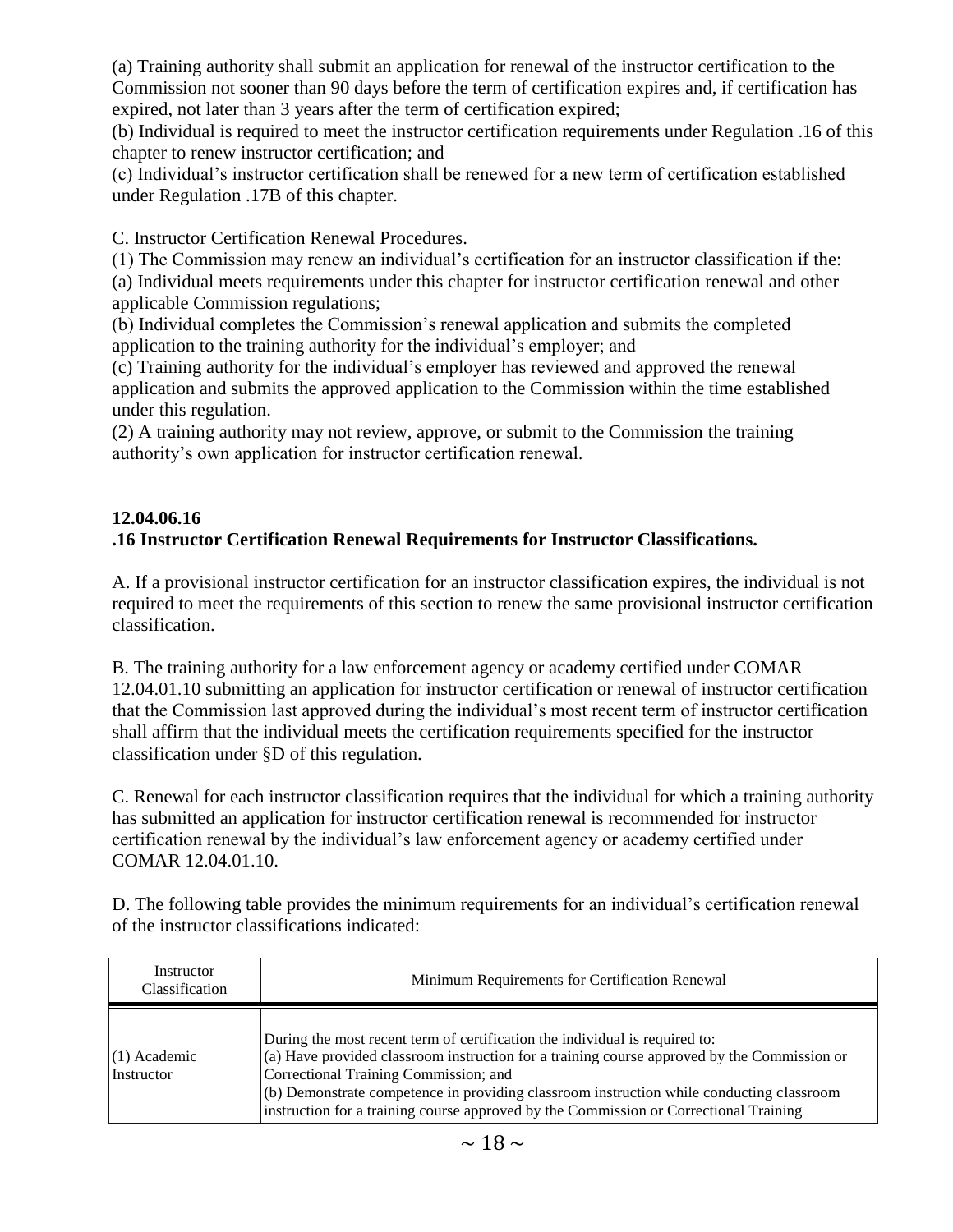|                                                            | Commission.                                                                                                                                                                                                                                                                                                                                                                                                                                                                                                                                                                                                                                                                                                                                                                                                                                                                                                 |  |  |  |
|------------------------------------------------------------|-------------------------------------------------------------------------------------------------------------------------------------------------------------------------------------------------------------------------------------------------------------------------------------------------------------------------------------------------------------------------------------------------------------------------------------------------------------------------------------------------------------------------------------------------------------------------------------------------------------------------------------------------------------------------------------------------------------------------------------------------------------------------------------------------------------------------------------------------------------------------------------------------------------|--|--|--|
| (2) Defensive Tactics<br>Instructor                        | During the most recent term of certification the individual is required:<br>(a) To demonstrate competence in providing classroom and skills instruction which a Defensive<br>Tactics Instructor is authorized to provide under this chapter; and<br>(b) While conducting instruction for a training course approved by the Commission or the<br>Correctional Training Commission, to have received a minimum of:<br>(i) One satisfactory evaluation for defensive tactics classroom instruction; and<br>(ii) One satisfactory evaluation for defensive tactics practical skills instruction.                                                                                                                                                                                                                                                                                                                |  |  |  |
| (3) Electronic Control<br>Device Instructor                | During the most recent term of certification the individual is required:<br>(a) To demonstrate competence in providing classroom and skills instruction which an Electronic<br>Control Device Instructor is authorized to provide under this chapter; and<br>(b) While conducting instruction for a training course approved by the Commission or the<br>Correctional Training Commission, to have received a minimum of:<br>(i) One satisfactory evaluation for electronic control device classroom instruction; and<br>(ii) One satisfactory evaluation for electronic control device practical skills instruction.                                                                                                                                                                                                                                                                                       |  |  |  |
| (4) Emergency<br>Vehicle Course Safety<br>Officer          | During the most recent term of certification the individual is required:<br>(a) To demonstrate competence in providing skills instruction which an Emergency Vehicle<br>Course Safety Officer is authorized to provide under this chapter; and<br>(b) While conducting instruction for a training course approved by the Commission to have<br>received a minimum of one satisfactory evaluation for emergency vehicle practical skills exercise<br>instruction.                                                                                                                                                                                                                                                                                                                                                                                                                                            |  |  |  |
| (5) Emergency<br><b>Vehicle Operations</b><br>Instructor   | During the most recent term of certification the individual is required:<br>(a) To demonstrate competence in providing classroom and skills instruction which an<br>Emergency Vehicle Operations Instructor is authorized to provide under this chapter; and<br>(b) While conducting instruction for a training course approved by the Commission to have<br>received a minimum of:<br>(i) One satisfactory evaluation for emergency vehicle classroom instruction; and<br>(ii) One satisfactory evaluation for emergency vehicle practical skills exercise instruction.                                                                                                                                                                                                                                                                                                                                    |  |  |  |
| (6) Line Instructor                                        | The individual is required:<br>(a) Within 60 days immediately preceding submission of the application for renewal to the<br>Commission, to have successfully completed the firearms qualification course of fire<br>requirements under Regulation .12 of this chapter for the firearm type for which the individual is<br>seeking certification renewal; and<br>(b) During the most recent term of instructor certification to have:<br>(i) Demonstrated competence in providing skills instruction which a Line Instructor is authorized<br>to provide under this chapter; and<br>(ii) Received a minimum of one satisfactory evaluation while providing firearms firing line<br>operations and skills instruction for a training course approved by the Commission or the<br>Correctional Training Commission.                                                                                            |  |  |  |
| (7) Firearms Instructor                                    | The individual is required:<br>(a) Within 60 days immediately preceding submission of the application for renewal to the<br>Commission, to have successfully completed the firearms qualification course of fire<br>requirements under Regulation .12 of this chapter for the firearm type for which the individual is<br>seeking certification renewal; and<br>(b) During the most recent term of instructor certification to have:<br>(i) Demonstrated competence in providing classroom and skills instruction which a Firearms<br>Instructor is authorized to provide under this chapter; and<br>(ii) While conducting a training course approved by the Commission or the Correctional Training<br>Commission, received a minimum of one satisfactory evaluation for firearms classroom<br>instruction, and one satisfactory evaluation for firearms firing line operations and skills<br>instruction. |  |  |  |
| (8) Motorcycle<br><b>Operator Course</b><br>Safety Officer | During the most recent term of certification the individual is required:<br>(a) To demonstrate competence in providing skills instruction which a Motorcycle Operator<br>Course Safety Officer is authorized to provide under this chapter; and                                                                                                                                                                                                                                                                                                                                                                                                                                                                                                                                                                                                                                                             |  |  |  |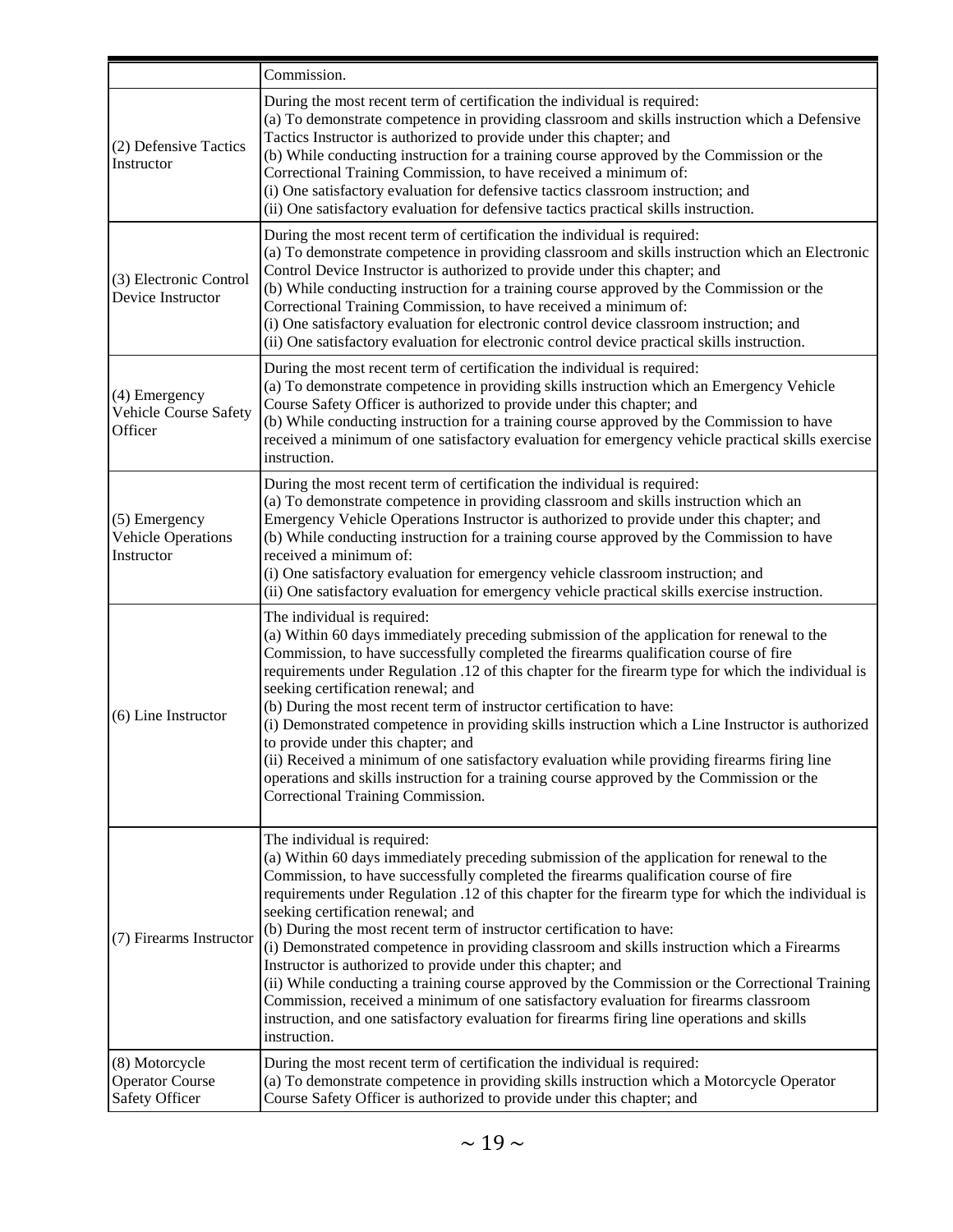|                                         | (b) While conducting instruction for a training course approved by the Commission to have<br>received a minimum of one satisfactory evaluation for motorcycle operator practical skills<br>exercise instruction.                                                                                                                                                                                                                                                                                                                                                   |
|-----------------------------------------|--------------------------------------------------------------------------------------------------------------------------------------------------------------------------------------------------------------------------------------------------------------------------------------------------------------------------------------------------------------------------------------------------------------------------------------------------------------------------------------------------------------------------------------------------------------------|
| $(9)$ Motorcycle<br>Operator Instructor | During the most recent term of certification the individual is required:<br>(a) To demonstrate competence in providing classroom and skills instruction which a Motorcycle<br>Operator Instructor is authorized to provide under this chapter; and<br>(b) While conducting instruction for a training course approved by the Commission to have<br>received a minimum of:<br>(i) One satisfactory evaluation for motorcycle operator classroom instruction; and<br>(ii) One satisfactory evaluation for motorcycle operator practical skills exercise instruction. |

## **12.04.06.17 .17 Term of Instructor Certification and Limitations on Instruction**

A. An individual may not conduct any part of the individual's own training or instruction required by the Commission to meet instructor certification requirements under this chapter.

- B. The following table establishes for each instructor classification:
- (1) Limitations on instruction that may be provided; and
- (2) Term of instructor certification.

| Instructor<br>Classification                              | Term of Certification                                                         | Limitations on Instruction that may be provided                                                                                                                                                                                                                                                                                                                                                                       |  |
|-----------------------------------------------------------|-------------------------------------------------------------------------------|-----------------------------------------------------------------------------------------------------------------------------------------------------------------------------------------------------------------------------------------------------------------------------------------------------------------------------------------------------------------------------------------------------------------------|--|
| (1) Academic<br>Provisional<br>Instructor                 | 1 year, and may be<br>renewed with the<br>approval of the<br>Deputy Director. | The individual may provide instruction only while in the presence of a<br>supervising Academic Instructor. In addition, the individual may not instruct<br>any aspect of:<br>(a) Defensive Tactics Training;<br>(b) Electronic Control Device Training;<br>(c) Emergency Vehicle Training;<br>(d) Firearms classroom instruction, training or qualification course of fire; or<br>(e) Motorcycle Operations Training. |  |
| (2) Academic<br>Instructor                                | Up to 4 years, and<br>may be renewed.                                         | May not instruct any aspect of:<br>(a) Defensive Tactics Training;<br>(b) Electronic Control Device Training;<br>(c) Emergency Vehicle Training;<br>(d) Firearms classroom instruction, training or qualification course of fire; or<br>(e) Motorcycle Operations Training.                                                                                                                                           |  |
| (3) Defensive<br><b>Tactics Provisional</b><br>Instructor | 1 year, and may be<br>renewed with the<br>approval of the<br>Deputy Director. | Instructional authority is limited to providing the following, while in the<br>presence of a supervising Defensive Tactics Instructor:<br>(a) Classroom instruction on defensive tactics;<br>(b) Assist with practical defensive tactics skills training; and<br>(c) Assist in skill assessment.                                                                                                                      |  |
| (4) Defensive<br><b>Tactics Instructor</b>                | Up to 4 years, and<br>may be renewed.                                         | Instructional authority is limited to providing instruction in defensive tactics<br>classroom and skills training.                                                                                                                                                                                                                                                                                                    |  |
| (5) Electronic<br><b>Control Device</b><br>Instructor     | Up to 4 years, and<br>may be renewed.                                         | Instructional authority is limited to providing electronic control device<br>instruction for the specific manufacturer's model of an electronic control<br>device for which the individual has been granted Electronic Control Device<br>Instructor certification.                                                                                                                                                    |  |
| $(6)$ Emergency<br><b>Vehicle Operations</b>              | 1 year, and may be<br>renewed with the                                        | Instructional authority is limited to providing instruction on any aspect of<br>emergency vehicle operations. However, a Provisional Emergency Vehicle                                                                                                                                                                                                                                                                |  |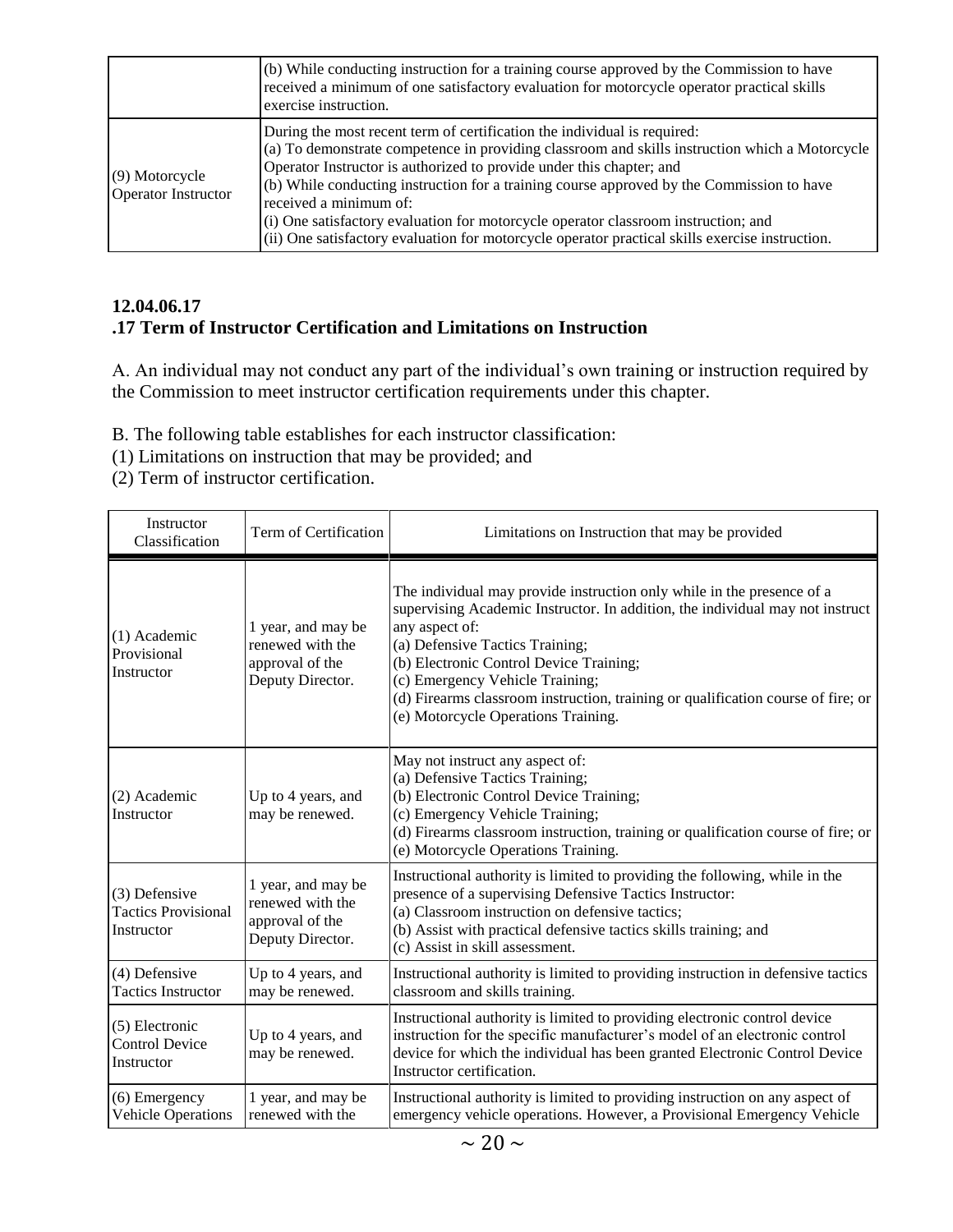| Provisional<br>Instructor                                       | approval of the<br>Deputy Director.                                           | Operations Instructor may not provide instruction on emergency vehicle<br>operations, special maneuvers or emergency vehicle skills:<br>(a) In the classroom, without the presence of a supervising Emergency<br>Vehicle Operations Instructor; or<br>(b) In a practical skills exercise without the presence of a supervising<br>Emergency Vehicle Operations Instructor or an Emergency Vehicle<br>Operations Course Safety Officer.                                                                                                                |
|-----------------------------------------------------------------|-------------------------------------------------------------------------------|-------------------------------------------------------------------------------------------------------------------------------------------------------------------------------------------------------------------------------------------------------------------------------------------------------------------------------------------------------------------------------------------------------------------------------------------------------------------------------------------------------------------------------------------------------|
| (7) Emergency<br><b>Vehicle Course</b><br><b>Safety Officer</b> | Up to 4 years, and<br>may be renewed.                                         | Instructional authority is limited to providing instruction on any aspect of<br>emergency vehicle operations. However, an Emergency Vehicle Operations<br>Course Safety Officer may not provide instruction on the classroom portion<br>of emergency vehicle operations training without the presence of a<br>supervising Emergency Vehicle Operations Instructor.                                                                                                                                                                                    |
| (8) Emergency<br><b>Vehicle Operations</b><br>Instructor        | Up to 4 years, and<br>may be renewed.                                         | Instructional authority is limited to providing instruction on any aspect of<br>emergency vehicle classroom or skills operations.                                                                                                                                                                                                                                                                                                                                                                                                                     |
| (9) Firearms<br>Provisional<br>Instructor                       | 1 year, and may be<br>renewed with the<br>approval of the<br>Deputy Director. | (a) Instructional authority is limited to providing, for the firearm type with<br>which the individual is qualified under Regulation .12 of this chapter, while<br>in the presence of a supervising Firearms Instructor:<br>(i) Firearms classroom instruction;<br>(ii) Firearms training; and<br>(iii) Qualification course of fire.<br>(b) May not conduct the individual's own firearms training or qualification.                                                                                                                                 |
| (10) Line Instructor                                            | Up to 4 years, and<br>may be renewed.                                         | (a) Instructional authority is limited to providing, for the firearm type with<br>which the individual is qualified under Regulation .12 of this chapter,<br>firearms training and qualification course of fire. In addition, the individual<br>may provide, for the firearm type with which the individual is qualified<br>under Regulation .12 of this chapter, firearms classroom instruction while in<br>the presence of a supervising Firearms Instructor.<br>(b) May not conduct the individual's own firearms qualification course of<br>fire. |
| $(11)$ Firearms<br>Instructor                                   | Up to 4 years, and<br>may be renewed.                                         | (a) Instructional authority is limited to providing firearms classroom<br>instruction, firearms training and qualification course of fire for the firearm<br>type with which the individual is qualified under Regulation .12 of this<br>chapter.<br>(b) May not conduct the individual's own qualification course of fire.                                                                                                                                                                                                                           |
| (12) Motorcycle<br>Operator<br>Provisional<br>Instructor        | 1 year, and may be<br>renewed with the<br>approval of the<br>Deputy Director. | Instructional authority is limited to providing instruction on any aspect of<br>motorcycle operations. However, a Motorcycle Operations Provisional<br>Instructor may not provide instruction on motorcycle operations:<br>(a) In the classroom, without the presence of a supervising Motorcycle<br>Operations Instructor; or<br>(b) In a practical skills exercise without the presence of a supervising<br>Motorcycle Operator Instructor.                                                                                                         |
| (13) Motorcycle<br><b>Operator Course</b><br>Safety Officer     | Up to 4 years, and<br>may be renewed.                                         | Instructional authority is limited to providing instruction on any aspect of<br>motorcycle operations. However, a Motorcycle Operator Course Safety<br>Officer may not provide instruction on the classroom portion of motorcycle<br>operations training without the presence of a supervising Motorcycle<br>Operator Instructor.                                                                                                                                                                                                                     |
| (14) Motorcycle<br>Operator Instructor                          | Up to 4 years, and<br>may be renewed.                                         | Instructional authority is limited to providing classroom and skills<br>instruction on any aspect of motorcycle operations.                                                                                                                                                                                                                                                                                                                                                                                                                           |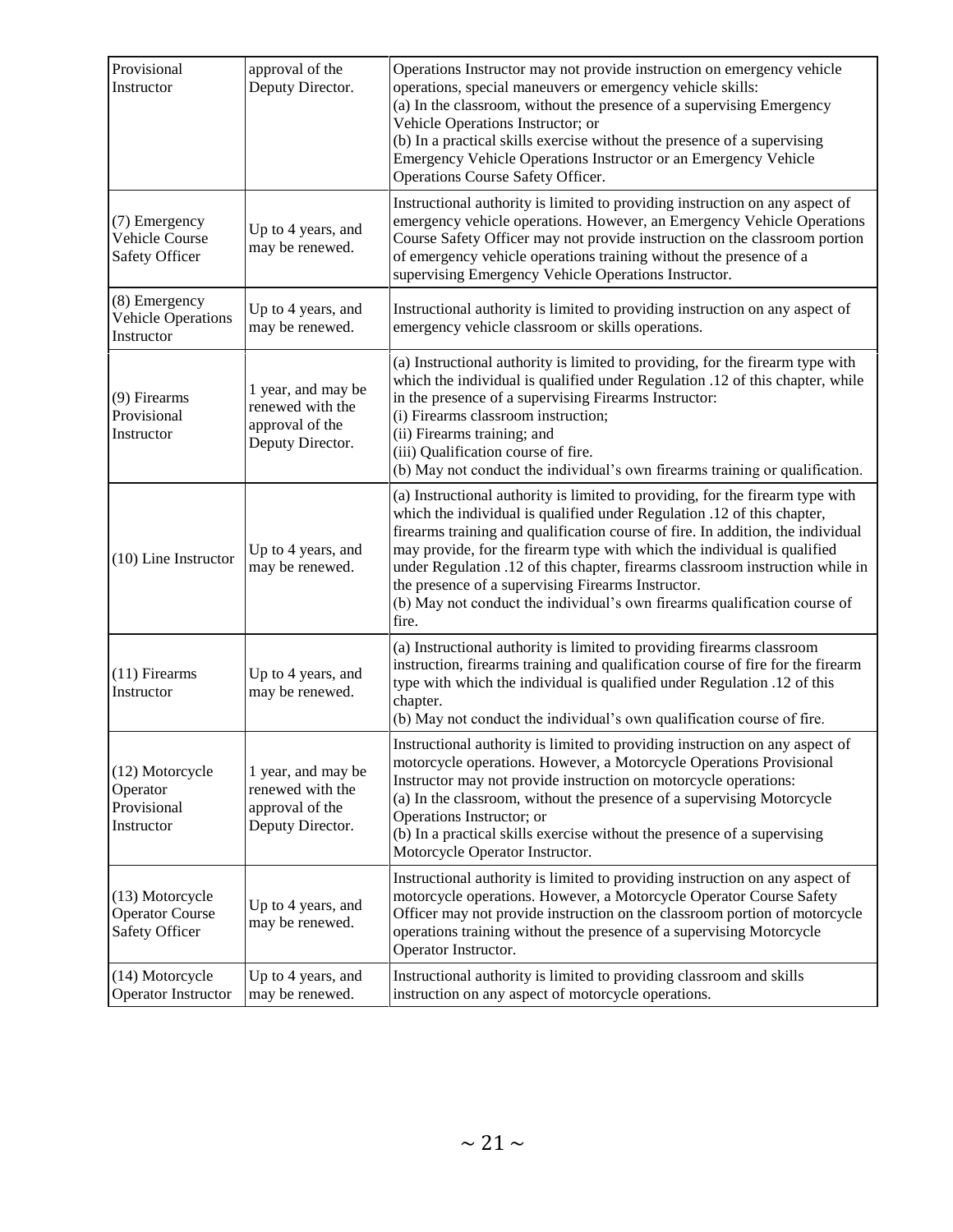### **12.04.06.18 .18 Suspension and Revocation of Instructor Certification and Exemptions.**

A. The Deputy Director, in accordance with this regulation may temporarily suspend or permanently revoke an individual's instructor certification if the individual:

(1) Does not comply with Commission regulations;

(2) Falsifies or fails to maintain reports, forms, rosters, and other records required by the Commission;

(3) Facilitates or condones cheating on an examination, skills exercise, or other aspect of a training provider's course for which instruction is provided;

(4) Compromises the integrity of a training provider's training program or course;

(5) Misuses the authority granted by the instructor certification;

(6) Fails to provide required instruction or provides instruction that is erroneous or inadequate;

(7) Fails to cooperate with Commission audits or inquiries;

(8) Provides false or misleading information to the Commission; or

(9) Violates or fails to meet Commission requirements.

B. If the Commission has knowledge that an instructor has allegedly engaged in conduct specified under §A of this regulation, the Deputy Director shall:

(1) Provide written notice of the allegations to the instructor's supervising authority at the law enforcement agency, correctional unit, Department of Juvenile Services, training provider, or academy certified under COMAR 12.04.01.10 or COMAR 12.10.01.14 that employs or supervises the instructor who is the subject of the allegation;

(2) Ensure the allegation is thoroughly investigated; and

(3) Conduct a hearing to allow the allegation to be presented and the instructor to respond to the allegation.

C. After reviewing the information resulting from the investigation and conducting a hearing under §B of this regulation, the Deputy Director shall decide if the allegation is supported by fact.

D. If the Deputy Director decides the allegation is supported by fact, the Deputy Director may order that the instructor's certification be:

(1) Permanently revoked; or

(2) Temporarily suspended.

E. The Deputy Director shall submit a written report of findings to support a decision under §C of this regulation and order under §D of this regulation to:

(1) The instructor's supervising authority at the law enforcement agency, correctional unit,

Department of Juvenile Services, training provider, or academy certified under COMAR 12.04.01.10 or COMAR 12.10.01.14 that employs or supervises the instructor who is the subject of the allegation; and

(2) The Police Training Commission or Correctional Training Commission that granted the instructor's certification.

F. The instructor who is the subject of the allegation may appeal the Deputy Director's decision under §C of this regulation and order under §D of this regulation to the Executive Director of the Police and Correctional Training Commissions.